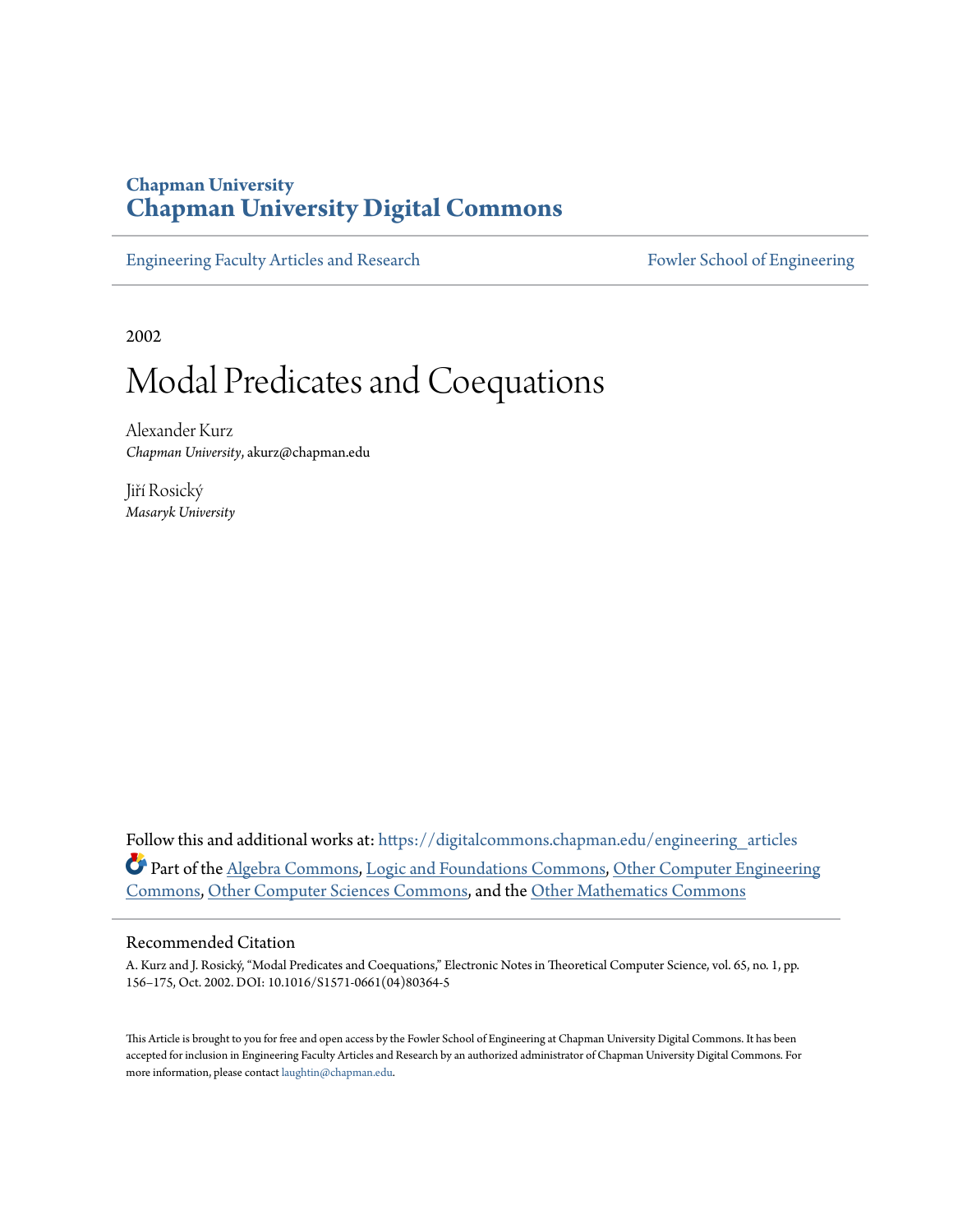## Modal Predicates and Coequations

#### **Comments**

This article was originally published in *Electronic Notes in Theoretical Computer Science*, volume 65, number 1, in 2002. [DOI: 10.1016/S1571-0661\(04\)80364-5](https://doi.org/10.1016/S1571-0661(04)80364-5)

# Creative Commons License<br> **COOSO**

This work is licensed under a [Creative Commons Attribution-Noncommercial-No Derivative Works 3.0](https://creativecommons.org/licenses/by-nc-nd/3.0/) [License.](https://creativecommons.org/licenses/by-nc-nd/3.0/)

#### **Copyright**

Elsevier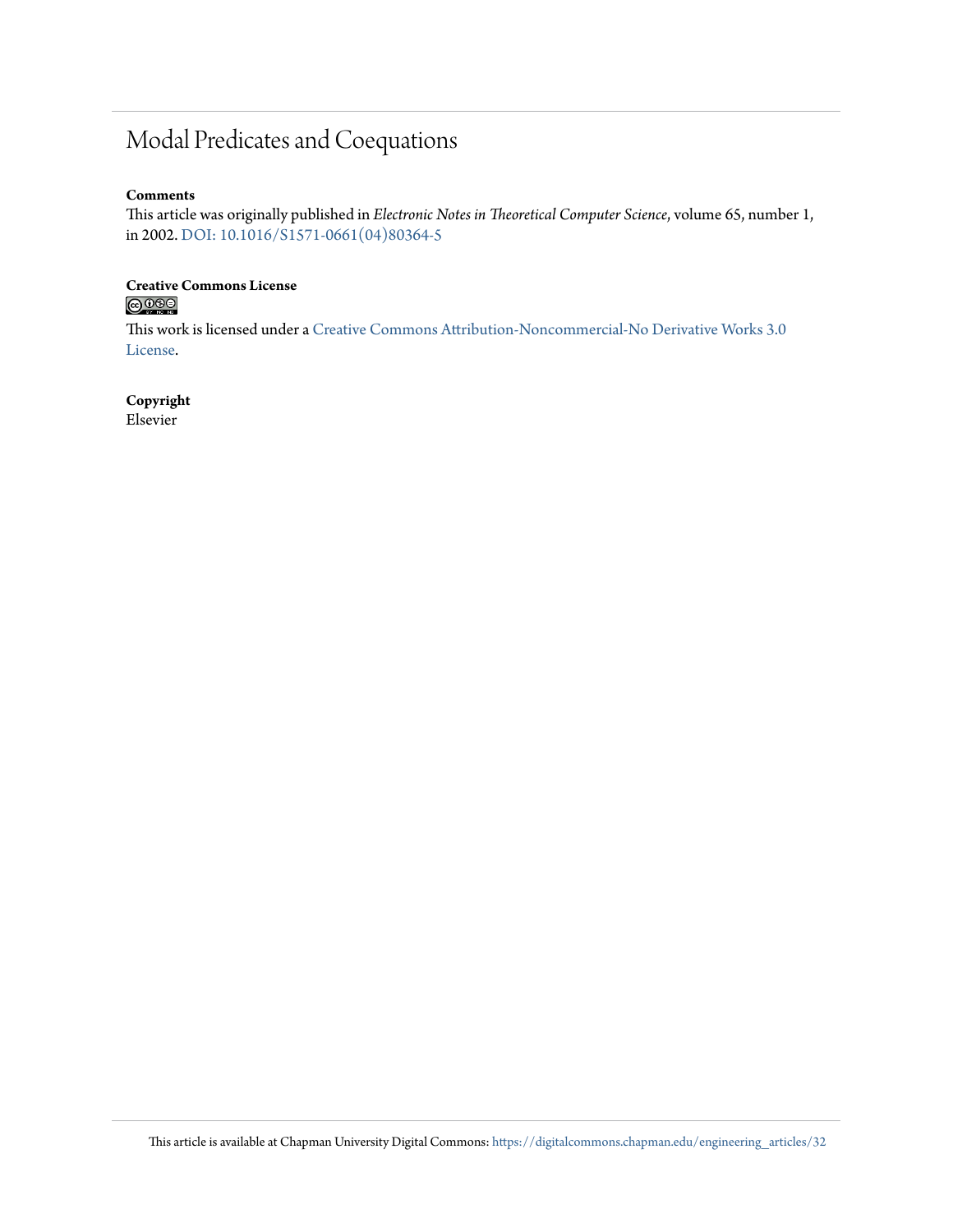## Modal Predicates and Coequations

Alexander Kurz [1](#page-2-0) ,[2](#page-2-0)

*CWI P.O. Box 94079, 1090 GB Amsterdam The Netherlands*

Jiří $\mathrm{Rosick}\acute{\mathrm{v}}\,{}^3$  $\mathrm{Rosick}\acute{\mathrm{v}}\,{}^3$  ,<br/>[4](#page-2-0)

*MasarykUniversity Jan´aˇckovo n´am. 2a, 662 95 Brno Czech Republic*

#### <span id="page-2-0"></span>**Abstract**

We show how coalgebras can be presented by operations and equations. This is a special case of Linton's approach to algebras over a general base category  $\mathcal{X},$ namely where  $X$  is taken as the dual of sets. Since the resulting equations generalise coalgebraic coequations to situations without cofree coalgebras, we call them coequations. We prove a general co-Birkhoff theorem describing covarieties of coalgebras by means of coequations. We argue that the resulting coequational logic generalises modal logic.

## **Introduction**

Let us start with recalling that universal algebras are defined as sets equipped with operations subjected to equations. Operations can be infinitary. Given a set X, a mapping  $f : A^X \to A$  is an X-ary operation on a set A. One is often working with Y-tuples  $f_y: A^X \to A$ ,  $y \in Y$ , of X-ary operations on a set A. These Y-tuples uniquely correspond to mappings  $f: A^X \to A^Y$ . Starting with a set of operations one always has free algebras. But there are important examples of universal algebras given by a class of operations which still have free algebras (complete semilattices, compact Hausdorff spaces). Linton

c *2002 Published by Elsevier Science B. V.* Open access under [CC BY-NC-ND license.](http://creativecommons.org/licenses/by-nc-nd/3.0/)

 $1$  Partially supported by the Ministry of Education of the Czech Republic under the project MSM 143100009.

<sup>2</sup> Email: [kurz@cwi.nl](mailto:kurz@cwi.nl)

<sup>3</sup> Supported by the Grant Agency of the Czech Republic under the grant 201/01/0148.

<sup>4</sup> Email: [rosicky@math.muni.cz](mailto:rosicky@math.muni.cz)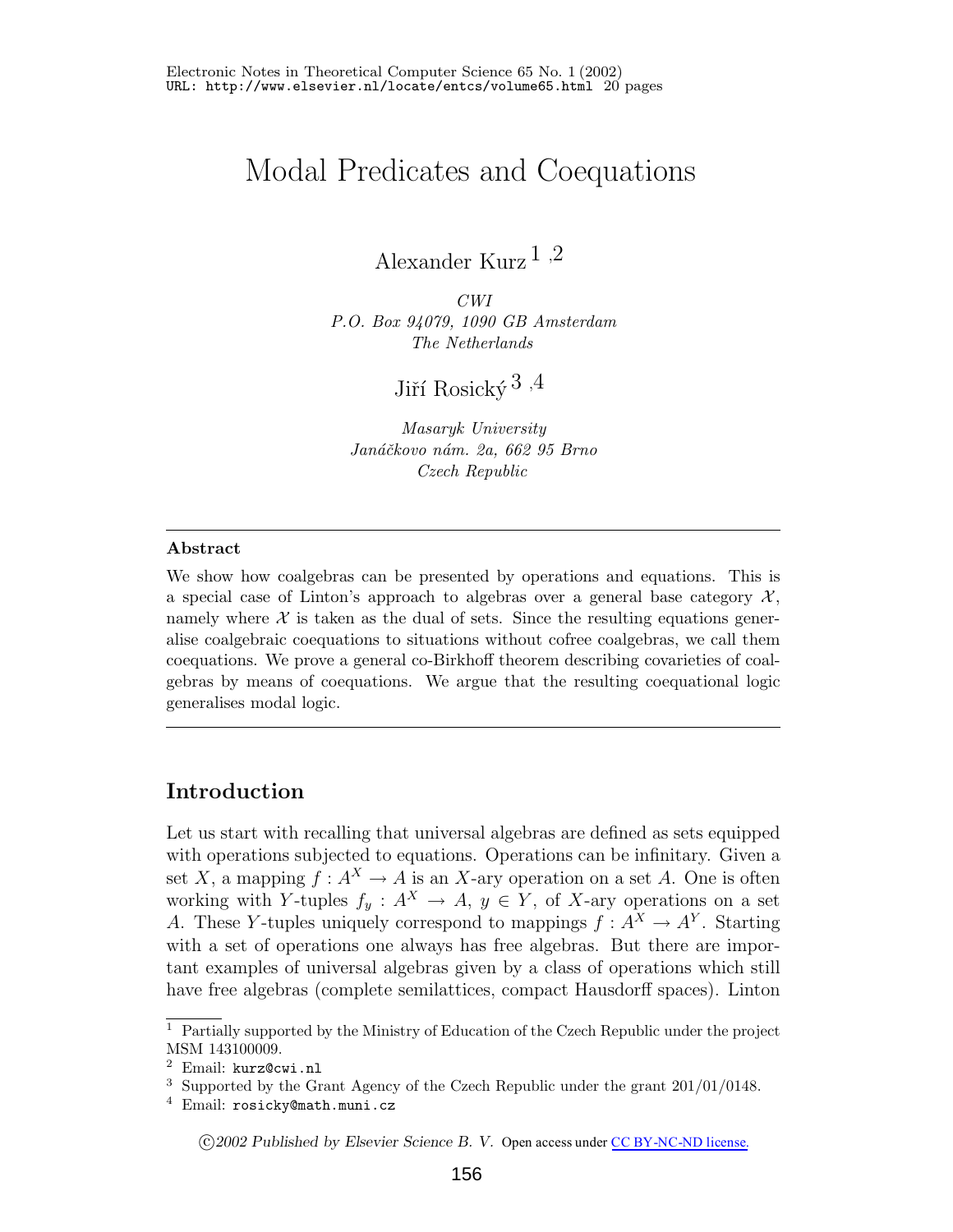#### Kurz and Rosicky´

showed in [\[14\]](#page-20-0) that equationally defined universal algebras are, under the existence of free algebras, precisely the monadic categories over Set. Moreover, in [\[15\]](#page-20-1), he generalised the result from sets to any base category  $\mathcal{X}$ . In that work, operations are still mappings

$$
f: A^X \to A^Y
$$

where A, X, and Y are objects in  $\mathcal X$  and  $A^X$  is the set of all morphisms  $X \to A$ . Note that, in Set,  $A^X$  coincides with the X-fold product of A. In general, however, it is important to consider  $A<sup>X</sup>$  as a set of morphisms because the other approach would be too special for a general base category  $\mathcal{X}$ . In particular, it would be too special for  $\mathcal{X} = \mathsf{Set}^{op}$ . Davis [\[7\]](#page-20-2) used Linton's approach for introducing universal coalgebras over Set even without assuming the existence of cofree coalgebras (i.e., free algebras over  $Set<sup>op</sup>$ ). The second author then considered Linton's algebras over a general base category, without the existence of free algebras, in [\[23\]](#page-21-0).

There is another way of defining universal algebras over a general base category. One starts with an endofunctor  $F : \mathcal{X} \to \mathcal{X}$  and defines F-algebras as objects A equipped with a morphism  $\alpha : FA \to A$ . These algebras are called  $F$ -dynamics in Manes [\[17\]](#page-20-3) and were extensively studied by Trnková and her students in Prague (cf. [\[4\]](#page-20-4)). Notably, Reiterman [\[21\]](#page-21-1) compared Falgebras with algebras given by operations and equations.

There is a revived interest in universal coalgebra motivated by its connections with the theory of systems (see [\[24\]](#page-21-2)). Coalgebras are here understood as F-algebras over  $\mathcal{X} = \mathsf{Set}^{\mathrm{op}}$ , i.e., as sets A equipped with a mapping  $\alpha: A \to FA$  where  $F:$  Set  $\to$  Set. Our aim is to show the potential of defining coalgebras by means of operations and equations (Section [2\)](#page-6-0). Our equations for coalgebras dualise equations for algebras and generalise previous concepts of coalgebraic coequations (cf.  $[24,8,12,10]$  $[24,8,12,10]$  $[24,8,12,10]$  $[24,8,12,10]$ ) to situations without cofree coalgebras. We prove a general co-Birkhoff theorem showing that covarieties of coalgebras are always definable by coequations (Section [3\)](#page-9-0) and we present a full explanation of Davis's characterisation of coequational categories (Sec-tion [4\)](#page-12-0). Finally, we show that the dual of operations  $f : A^X \to A^Y$  are modal predicates, i.e., predicates that are invariant under bisimulation. This gives rise to general notions of modal predicate and modal operator and shows that our coequational logic is a generalised modal logic (Section [5\)](#page-14-0).

We work in Gödel-Bernays set theory with the axiom of choice for classes. It means that all proper classes are isomorphic, in particular to the class Ord of all ordinals. Categories are assumed to be locally small, which means that they have a class of objects and sets of morphisms between any two given objects. Occasionally we encounter categories which do not satisfy this requirement and we call them illegitimate.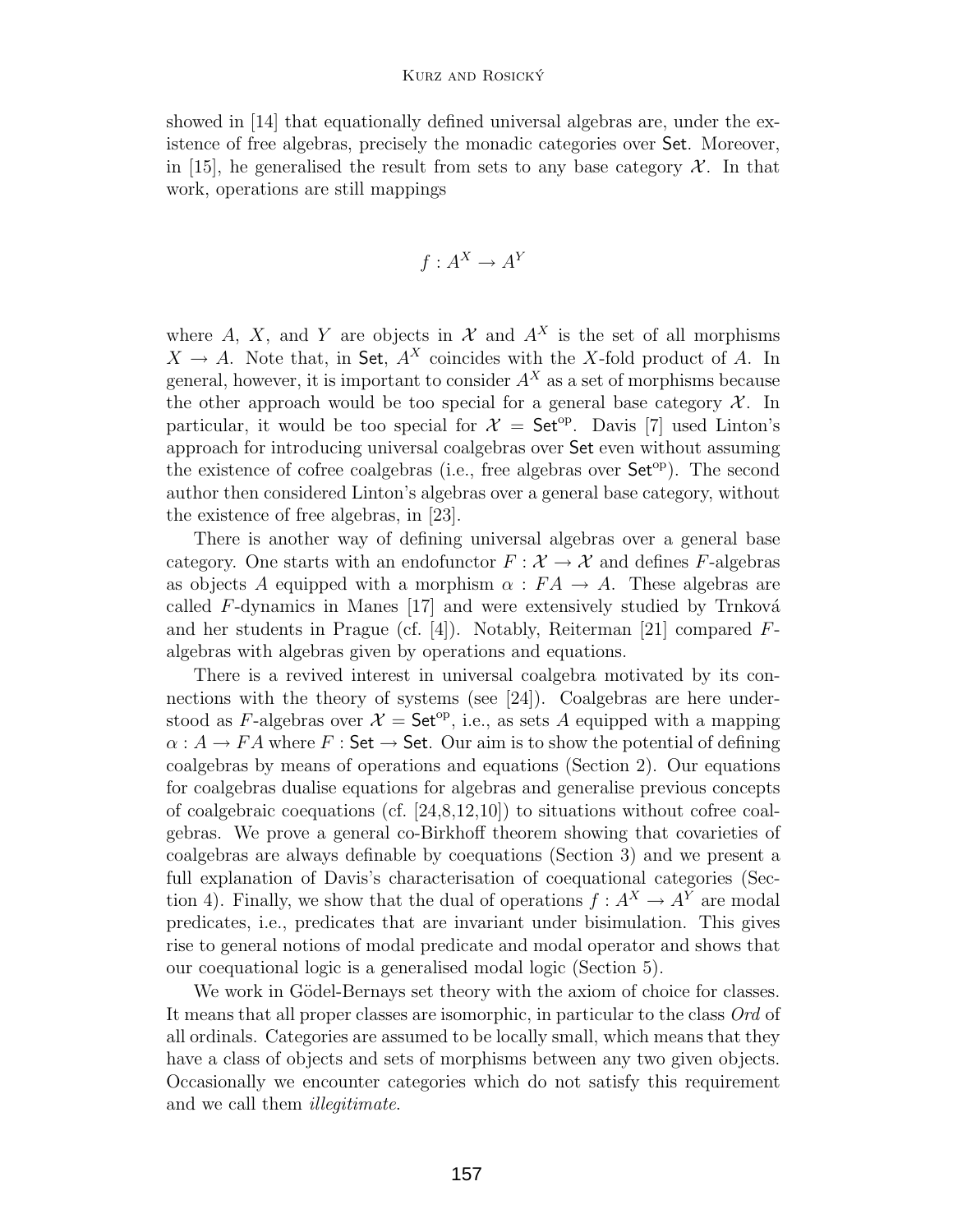#### <span id="page-4-3"></span>**1 Preliminaries**

Given an endofunctor  $F : \mathcal{X} \to \mathcal{X}$ , a F-coalgebra  $A = (A, \alpha)$  consists of an object  $A \in \mathcal{X}$  and an arrow  $\alpha : A \to FA$ . F-coalgebras form a category Coalg(F) where a F-morphism  $f : (A, \alpha) \to (B, \beta)$  is an arrow  $f : A \to B \in \mathcal{X}$ such that  $F f \circ \alpha = \beta \circ f$ :



The forgetful functor  $U : \mathsf{Coalg}(F) \to \mathcal{X}$  maps a coalgebra  $(A, \alpha)$  to A and a morphism  $f : (A, \alpha) \to (B, \beta)$  to the arrow  $f : A \to B$  in X. U creates and hence preserves colimits.

Set denotes the category of sets and functions and  $\mathcal{P}$  : Set  $\rightarrow$  Set the covariant powerset functor.<sup>[5](#page-4-0)</sup> We also use the convention  $2 = \{0, 1\}$  and call the elements of 2 truth values.

Given  $A, X \in \mathcal{X}$ , the set of arrows  $A \to X$  is denoted by  $X^A$ . For f:  $X \to Y$ , the function  $f^A: X^A \to Y^A$  is defined as  $f^A(g: A \to X) = f \circ g$ . For  $f: A \to B$ , the function  $X^f: X^B \to X^A$  is defined as  $X^f(g: B \to X)$  $g \circ f$ . <sup>[6](#page-4-1)</sup> The assignment  $-\mapsto X^-$  gives rise to a functor  $X^- : \mathcal{X}^{op} \to \mathsf{Set}$ . We write  $X^U$  for the functor  $A^{op} \to \mathsf{Set}$  obtained from composing  $U : A \to \mathcal{X}$ write  $X^U$  for the functor  $\mathcal{A}^{op} \to$  Set obtained from composing  $U : \mathcal{A} \to \mathcal{X}$ and  $X^- : \mathcal{X}^{op} \to$  Set.

A concrete category is a faithful functor  $U : \mathcal{K} \to \mathsf{Set}$ . A functor  $F :$  $\mathcal{K} \to \mathcal{K}'$  is a concrete functor between the concrete categories  $U : \mathcal{K} \to$  Set  $U : \mathcal{K}' \to$  Set iff  $U'F = U$ . Concrete categories are isomorphic if the and  $U: \mathcal{K}' \to \mathsf{Set}$  iff  $U'F = U$ . Concrete categories are isomorphic if the isomorphisms are concrete functors. In case that  $\mathcal{K}$  has conreducts a coveriety isomorphisms are concrete functors. In case that  $K$  has coproducts, a *covariety* in  $K$  is a full subcategory which is closed under coproducts, subobjects and quotients. [7](#page-4-2)

A measurable cardinal  $\kappa$  is a cardinal on which a non-principal  $\kappa$ -complete ultrafilter exists. An ultrafilter is  $\kappa$ -complete if it is closed under intersections of cardinality  $\lt \kappa$  and it is non-principal if it does not contain a singleton-set.

Each category of coalgebras comes equipped with a notion of bisimulation or, as we prefer to call it, behavioural equivalence. There are different but equivalent ways to define this notion, the following one seems to be ap-

 $5 \ \mathcal{P}X = \{ Y \mid Y \subseteq X \}$  and  $\mathcal{P}(f : X \to X') : \mathcal{P}X \to \mathcal{P}X', X \supseteq Y \mapsto \{ f(y) \mid y \in Y \}.$ 

<span id="page-4-1"></span><span id="page-4-0"></span><sup>&</sup>lt;sup>6</sup> For instance, with  $\mathcal{X} =$  Set,  $2^A$  is the set of subsets of A and  $2^f : 2^B \rightarrow 2^A$  is the inverse-image-map of  $f : A \rightarrow B$ .

<span id="page-4-2"></span><sup>&</sup>lt;sup>7</sup> We say that B is a *subobject* of A if there is  $f : B \to A$  such that Uf is injective; B is a *quotient* of A if there is  $f : A \rightarrow B$  such that Uf is surjective.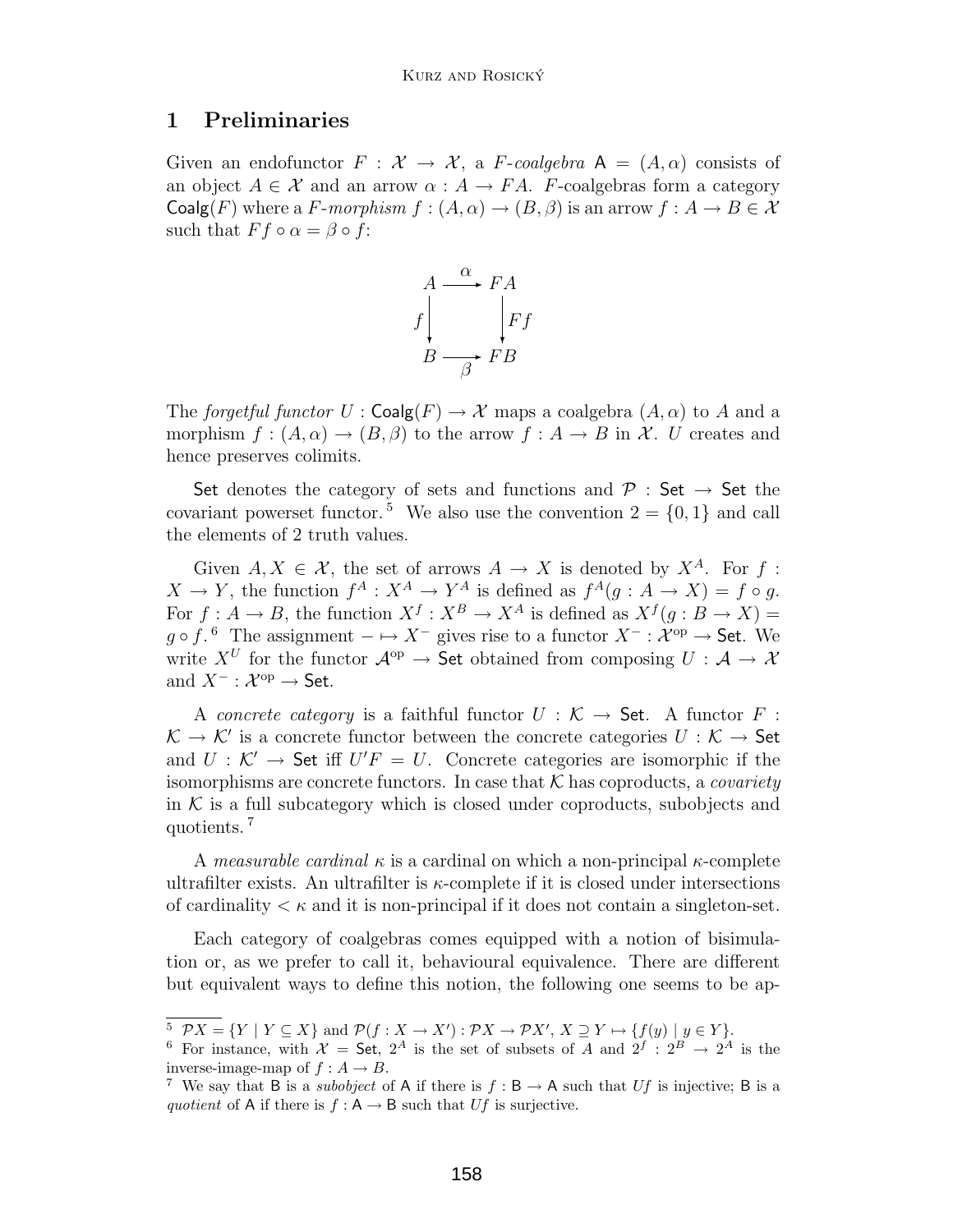propriate in our setting (in the case  $\mathcal{X} =$  Set). It formalises the idea that behavioural equivalence is the smallest equivalence relation that is invariant under coalgebra morphisms, see [\[13\]](#page-20-8). We define two notions, the second one taking 'colourings' into account: Given C, a *colouring* v for a coalgebra A is an arrow  $U\mathsf{A} \to C$ . Instead of  $U : \mathsf{Coalg}(F) \to \mathsf{Set}$ , we only require a functor  $U: \mathcal{A} \rightarrow$  Set in our definition of behavioural equivalence.

<span id="page-5-1"></span>**Definition 1.1 (Behavioural Equivalence)** Consider a functor  $U : A \rightarrow$ Set and  $C \in$  Set. In the following A, B range over A, v, w over valuations  $UA \rightarrow C$ ,  $UB \rightarrow C$ , respectively, and a, b over elements of UA, UB, respectively, and f over morphisms  $A \rightarrow B$ .

(i)  $\sim$  is the equivalence relation generated by all

$$
(\mathsf{A},a)\sim (\mathsf{B},Uf(a)).
$$

(ii)  $\sim_C$  is the equivalence relation generated by all

$$
(\mathsf{A}, w \circ Uf, a) \sim_C (\mathsf{B}, w, Uf(a)).
$$

If  $(A, a) \sim (B, b)$  we say that a and b are behaviourally equivalent. If  $(A, v, a) \sim_C (B, w, b)$  we say that a and b are C-behaviourally equivalent.

#### **Remark 1.2**

- (i) In case that  $\mathcal{A} = \mathsf{Coalg}(F)$  and F preserves weak pullbacks,  $(A, a) \sim$  $(B, b)$  iff a and b are related by a bisimulation in the sense of Aczel and Mendler |1|.
- (ii) In particular, in case of  $Coalg(\mathcal{P})$ , behavioural equivalence is the familiar bisimulation between (unlabelled) transition systems.

<span id="page-5-2"></span>The following gives an alternative characterisation of behavioural equivalence.

**Proposition 1.3** Suppose  $U : A \rightarrow$  Set creates colimits.  $(A_1, v_1, a_1) \sim_C$  $(A_2, v_2, a_2)$  iff there are B, w and morphisms  $f_i : A_i \rightarrow B$  such that

<span id="page-5-0"></span>

commutes and  $(Uf_1)(a_1)=(Uf_2)(a_2)$ .

**Proof** Let  $\approx$  denote the relation defined by condition [\(1\)](#page-5-0).  $\approx \subseteq \sim$  is immediate. For the converse, note that ≈ contains the generating pairs of  $\sim$ and is reflexive and symmetric.  $\approx$  is transitive, since A has pushouts and U preserves these.  $\Box$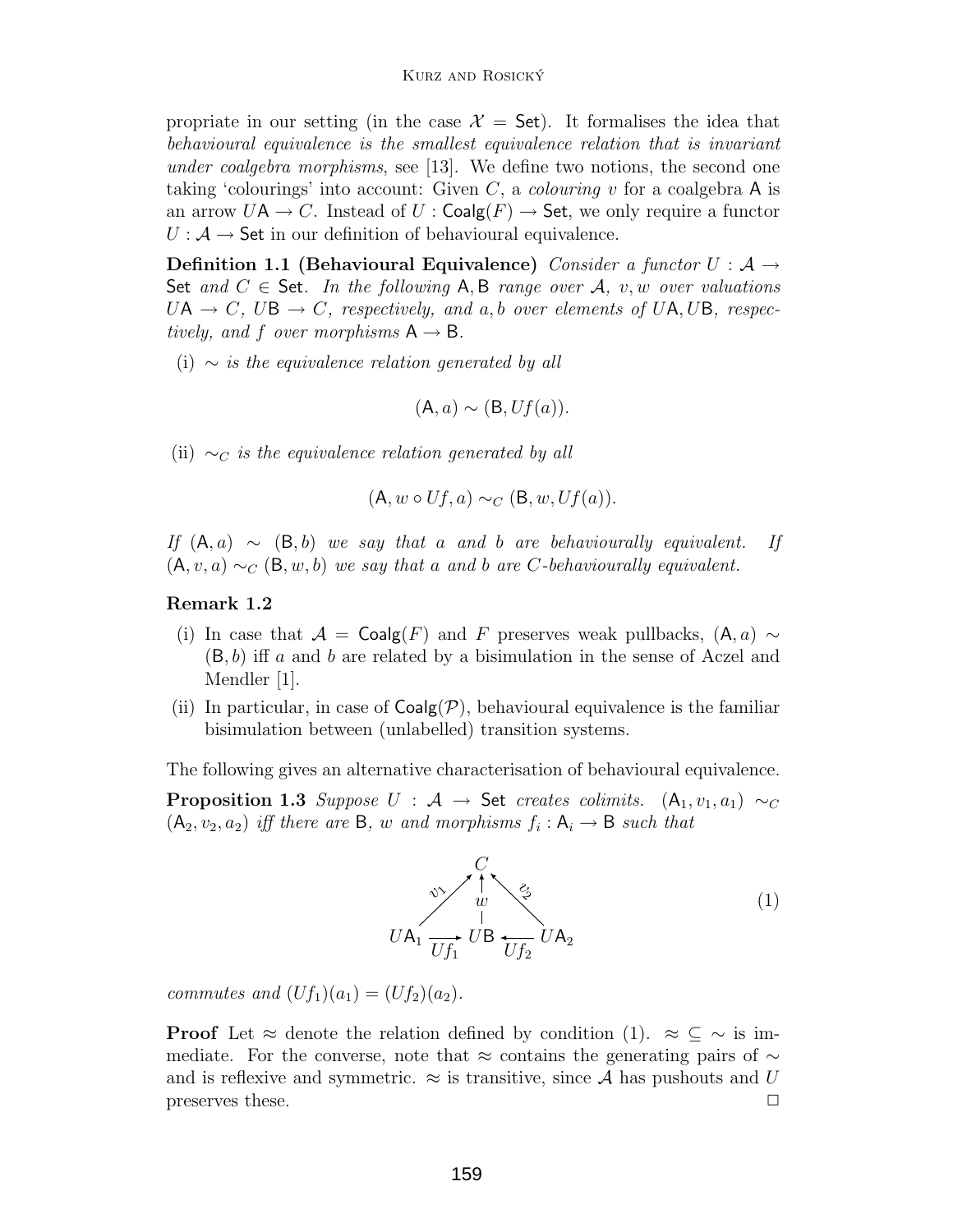### <span id="page-6-0"></span>**2 Coequational Categories**

As we have explained in the introduction, coalgebras can be introduced as sets A equipped with operations

$$
f: X^A \to Y^A
$$

where X, Y are sets and  $X^A$  denotes the set of all mappings  $A \to X$  (because  $X^A$  in Set is  $A^X$  in Set<sup>op</sup>).

**Definition 2.1 (Coalgebras for a signature)** A signature  $\Sigma$  is a class of operation symbols  $\sigma$  each equipped with a pair  $(X, Y)$  of sets. We call  $\sigma$  a  $(X, Y)$ -ary operation symbol. A  $\Sigma$ -coalgebra A is a set A together with mappings

$$
\sigma_{\mathsf{A}} : X^A \to Y^A
$$

for each  $(X, Y)$ -ary operation symbol  $\sigma \in \Sigma$ . A homomorphism of  $\Sigma$ -coalgebras is defined as a mapping  $h: A \rightarrow B$  such that the following square commutes



for all  $\sigma$  in  $\Sigma$ . The resulting (illegitimate) category of coalgebras is denoted by  $Coalg(\Sigma)$ .

**Remark 2.2** If  $\Sigma$  consists of a single  $(X,Y)$ -ary operation symbol  $\sigma$  then Coalg( $\Sigma$ )  $\cong$  Coalg( $Y^{(X^-)}$ ). (It generalises the presentation of topological<br>spaces together with open continuous maps as coalgebras, see [0]). Hence spaces together with open continuous maps as coalgebras, see [\[9\]](#page-20-9).) Hence, for a set  $\Sigma$  of operation symbols,  $Coalg(\Sigma) \cong Coalg(F)$  for some functor  $F : \mathsf{Set} \to \mathsf{Set}$  (by taking a coproduct of  $(Y^{X-})$ 's).

As usual, a signature  $\Sigma$  gives rise to **terms**. Terms are also equipped with arities and defined as follows:

- (i) every  $(X, Y)$ -ary operation symbol is an  $(X, Y)$ -ary term,
- (ii) every mapping  $f : X \to Y$  determines an  $(X, Y)$ -ary term  $x_f$ ,
- (iii) having an  $(X, Y)$ -ary term  $t_1$  and an  $(Y, Z)$ -ary term  $t_2$ , we get an  $(X, Z)$ ary term  $t_2 \cdot t_1$ .

For each  $(X, Y)$ -ary term t and a  $\Sigma$ -coalgebra A we get the mapping

$$
t_{\mathsf{A}} : X^A \to Y^A
$$

as follows:

(ii)  $(x_f)_{\mathsf{A}}(v) = f \circ v$  for  $v : A \to X$ ,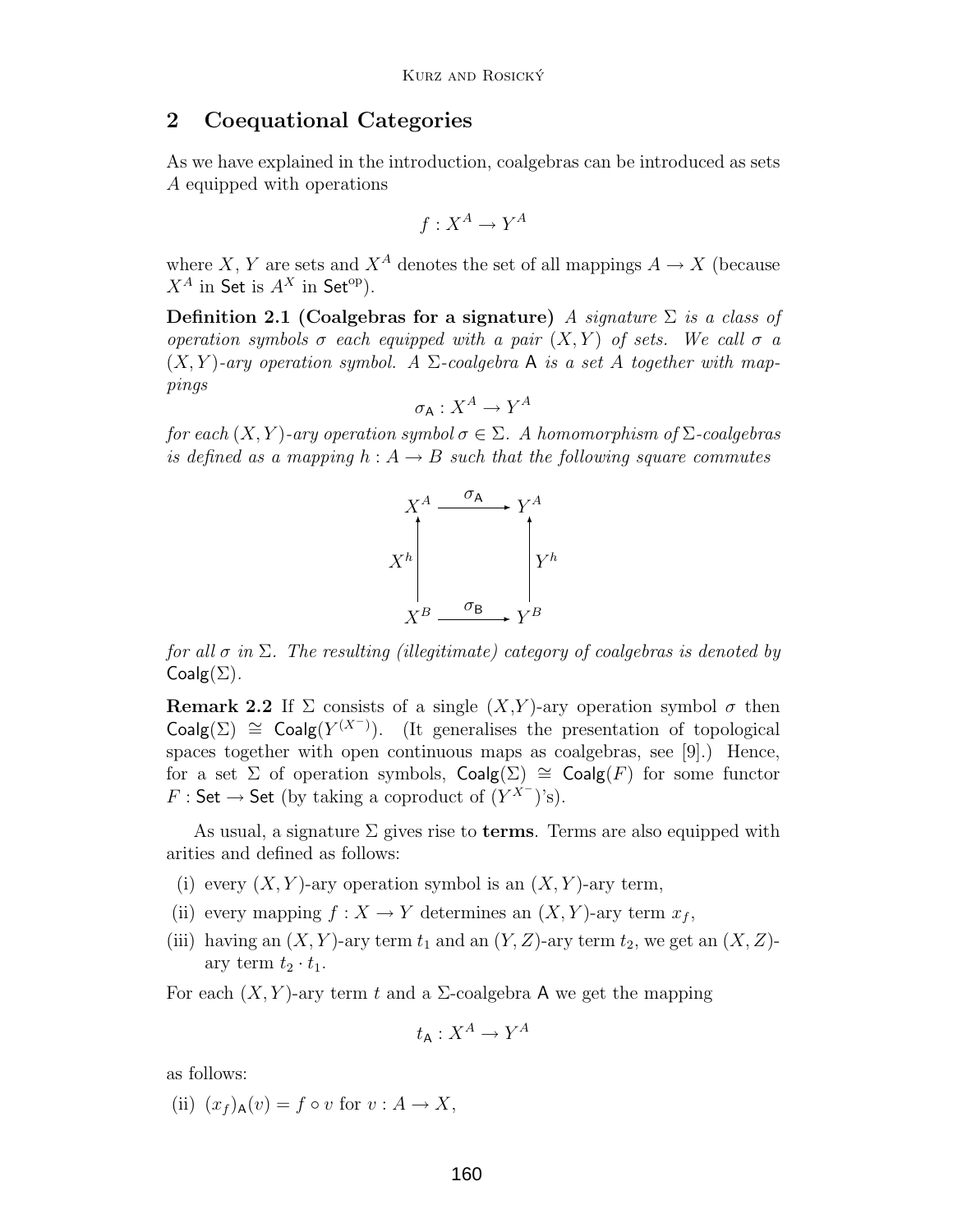(iii)  $(t_2 \tcdot t_1)_{\mathsf{A}} = (t_2)_{\mathsf{A}} \circ (t_1)_{\mathsf{A}}.$ 

We can now define coequations:

**Definition 2.3 (Coequations)** A coequation is a pair  $(t_1, t_2)$  of  $(X, Y)$ -ary terms. We write  $t_1 = t_2$ . A  $\Sigma$ -coalgebra A satisfies this coequation iff  $(t_1)_{\mathsf{A}} =$  $(t_2)_{\rm A}$ .

A **coequational theory** E is a class of coequations. The category of all  $\Sigma$ -coalgebras satisfying all coequations from E is denoted by  $\mathsf{Coalg}(E)$ . It might be an illegitimate category. We are interested in legitimate categories  $Coalg(E)$ . Each such category is equipped with a forgetful functor  $U : \mathsf{Coalg}(\Sigma) \to \mathsf{Set}$  and thus it is a concrete category.

**Definition 2.4 (Coequational category)** A concrete category will be called coequational if it is isomorphic to  $\mathsf{Coalg}(E)$  for some coequational theory E.

We show that  $Coalg(F)$  is always coequational. This result is due to Re-iterman. His paper [\[21\]](#page-21-1), p. 62, formulates it, without proof, over  $\mathsf{Set}^{\mathrm{op}}$  only (i.e. for algebras over Set) and thus we present Reiterman's proof sent to the second author in the late 70s.

<span id="page-7-1"></span>**Proposition 2.5 (Reiterman)** Let  $F : Set \rightarrow Set$  be a functor. Then  $Coalg(F)$  is coequational.

**Proof** Let  $\Sigma$  be a signature consisting of  $(X, FX)$ -ary operation symbols  $\sigma^X$ for every set  $X$  and let  $E$  consist of coequations

<span id="page-7-0"></span>
$$
\sigma^Y \cdot x_f = x_{Ff} \cdot \sigma^X \tag{2}
$$

for every mapping  $f : X \to Y$ . There is a functor  $G : \mathsf{Coalg}(F) \to \mathsf{Coalg}(E)$ given as follows: For  $A = (A, \alpha)$ ,  $G(A)$  is the E-coalgebra  $(A, \sigma_{GA}^X)$  where

$$
\sigma_{G\mathsf{A}}^X(v) = Fv \circ \alpha
$$

for  $v : A \to X$ . On the other hand there is a functor  $H : \mathsf{Coalg}(E) \to \mathsf{Coalg}(F)$ sending an E-coalgebra  $A = (A, \sigma_A^X)$  to the F-coalgebra  $(A, \sigma_A^A(\text{id}_A))$ .

We have  $HG = Id$  because, for each F-coalgebra  $A = (A, \alpha)$  we have  $\sigma_{GA}^A(\text{id}_A) = F \text{id}_A \circ \alpha = \alpha$ . Conversely,  $GH = \text{Id}$  because, for each E-coalgebra  $A = (A, \sigma_A^X)$ , we have  $GHA = G(A, \sigma_A^A(\text{id}_A)) = (A, F(-) \circ \sigma_A^A(\text{id}_A))$  which equals  $(A, \sigma_A^X)$  because for all  $v : A \to X$ 

$$
(x_v)_A \begin{matrix} & & \sigma_A^A & & \\ & & & (FA)^A & \\ & & & & \\ & & & & \\ & & & & \\ & & X^A & & \\ & & & & (FA)^A & \\ & & & & & \end{matrix}
$$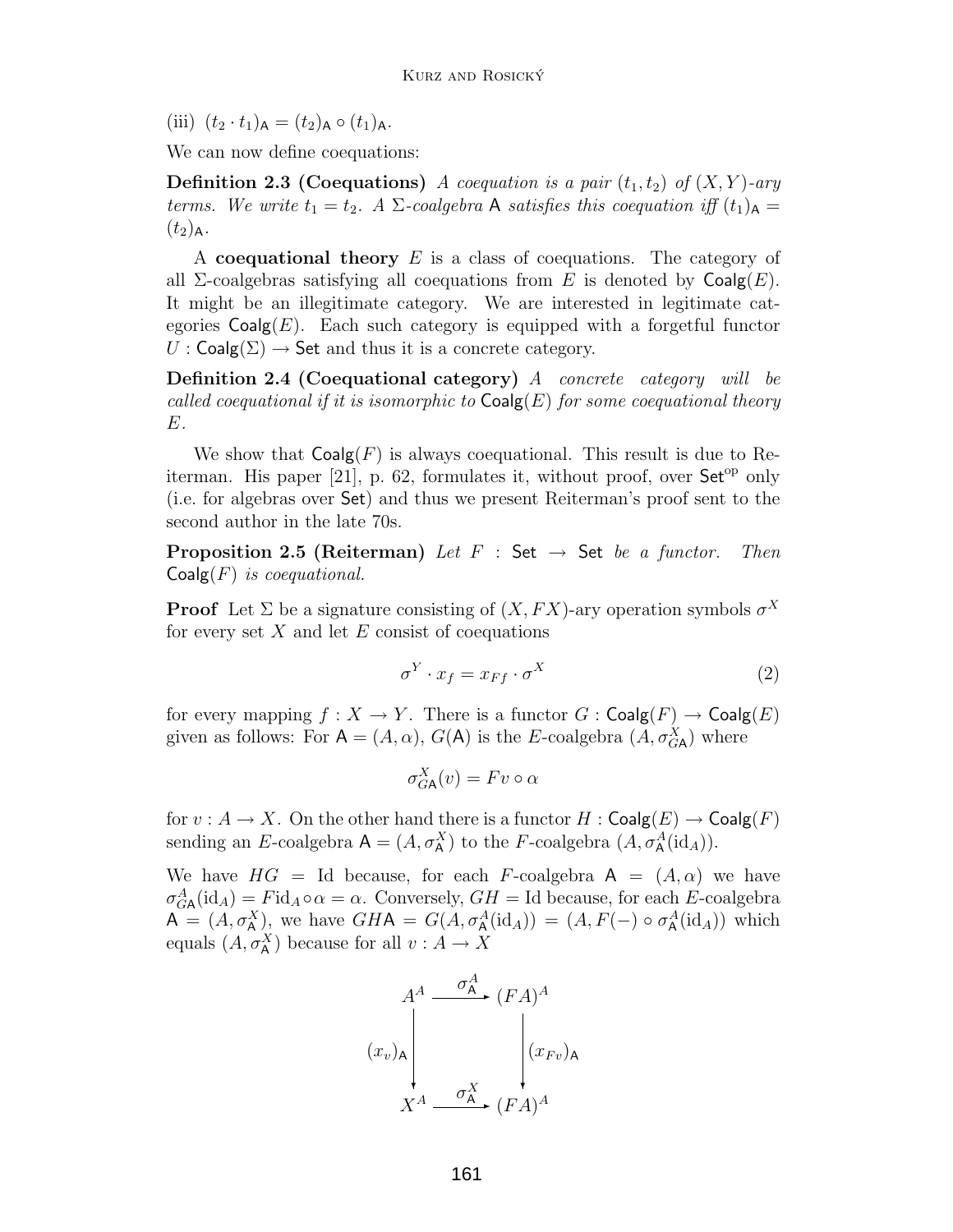#### Kurz and Rosicky´

commutes (due to the coequation  $\sigma^X \cdot x_v = x_{Fv} \cdot \sigma^A$ ) and thus  $Fv \circ \sigma^A_A(\text{id}_A) =$  $\sigma_A^X(v \circ \mathrm{id}_A) = \sigma_A^X$  $\Delta^X(x)$ .

A disadvantage of the just described procedure is that one needs a proper class of operation symbols. Let (M) denote the following set-theoretic statement (see [\[3\]](#page-19-1)).

(M) There do not exist arbitrarily large measurable cardinals.

<span id="page-8-0"></span>**Proposition 2.6** Assume (M) and let  $F : Set \rightarrow Set$  be a functor preserving cofiltered limits. Then  $\mathsf{Coalg}(F)$  is coequational in a signature consisting of a single operation symbol.

**Proof** Let P be an infinite set whose cardinality is greater than any measurable cardinal. Then the full subcategory  $P$  of Set having a single object  $P$  is codense in Set (see [\[3\]](#page-19-1) A.5). Let  $\Sigma$  consist of a single  $(P, FP)$ -ary operation symbol  $\sigma$  and E consist of coequations [\(2\)](#page-7-0) for  $f : P \to P$  (where  $\sigma = \sigma^P$ ). Analogously to Proposition [2.5](#page-7-1), we get a functor  $G : \mathsf{Coalg}(F) \to \mathsf{Coalg}(E)$ and our task is to define  $H : \mathsf{Coalg}(E) \to \mathsf{Coalg}(F)$ . Let  $(A, \sigma_A) \in \mathsf{Coalg}(E)$ . Since P is infinite, the comma-category  $(A \downarrow P)$  is cofiltered  $(\langle u, v \rangle)$  serves as a lower bound for  $u, v : A \to P$ ). The codensity of P means that  $f : A \to P$ forms a limit cone to the projection  $Q : (A \downarrow P) \rightarrow$  Set. Since F preserves cofiltered limits,  $F f : F A \to F P$  forms a limit cone to  $F Q$ . Coequations in E say that  $\sigma_A(f) : A \to FP$  is a cone to FQ. Thus there is a unique mapping  $\alpha : A \to FA$  such that  $Ff \circ \alpha = \sigma_{A}(f)$  for each  $f : A \to P$ . We put  $HA = (A, \alpha)$ . The rest is analogous to Proposition [2.5.](#page-7-1)

#### **Remark 2.7**

- (i) We can assume that there are no measurable cardinals. If  $V$  is a model of ZFC in which measurable cardinals exist, let  $\kappa$  be the smallest such. Then  $V_{\kappa}$ , the restriction of V to sets of rank  $\lt \kappa$ , is a model of ZFC that contains no measurable cardinals.
- (ii) If there are no measurable cardinals, we can take a countable set for P.
- (iii) Since cofiltered limits are connected, Proposition [2.6](#page-8-0) applies to polynomial functors  $F : \mathsf{Set} \to \mathsf{Set}$ .

We have seen that categories of coalgebras for a functor are coequational. But often, one is more interested in covarieties of these categories.

<span id="page-8-1"></span>**Problem 2.8** Is every covariety in  $\text{Coalg}(F)$ , where  $F : \text{Set} \rightarrow \text{Set}$ , coequational? More generally, is every covariety of a coequational category coequational?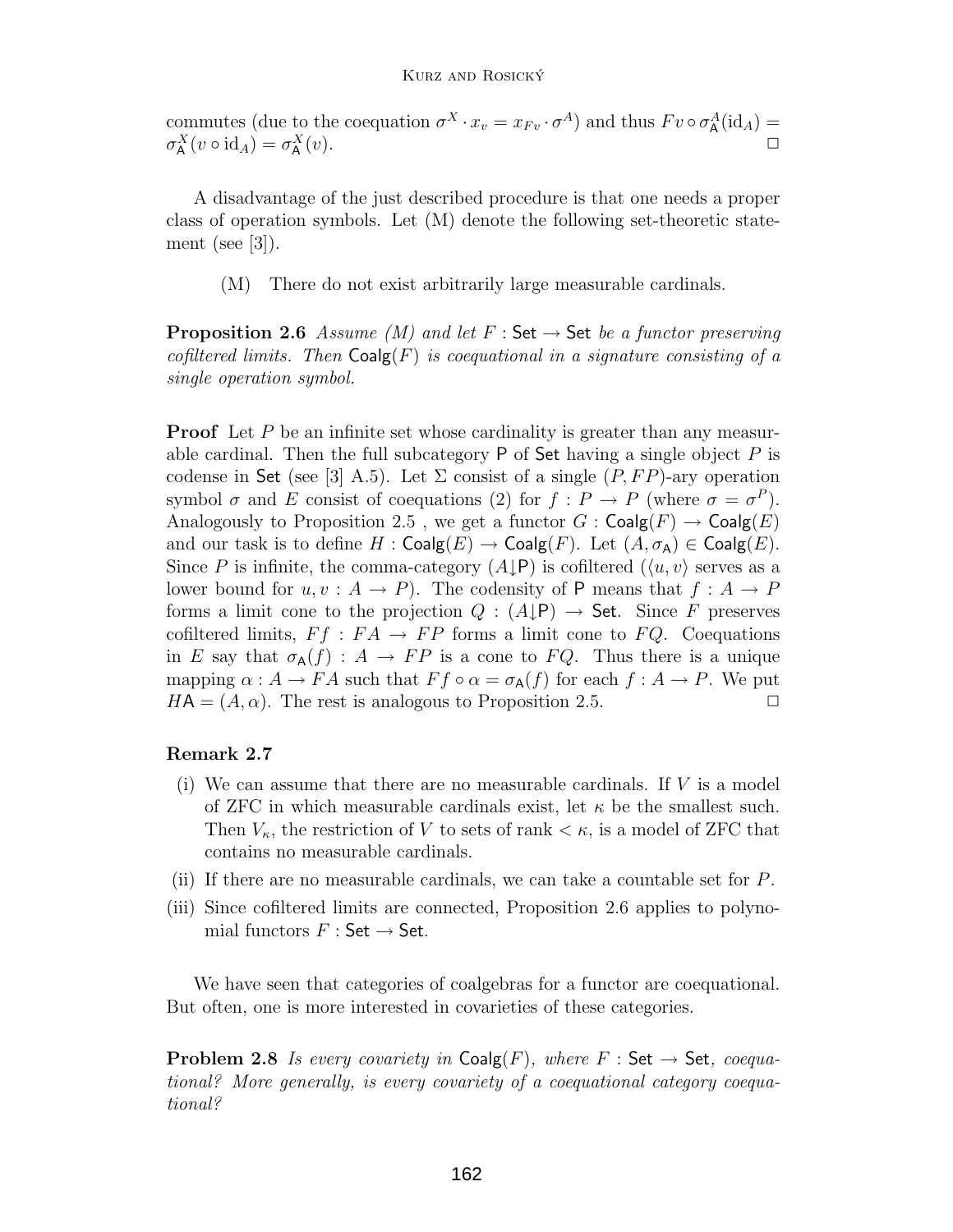Let  $U: \mathcal{K} \to$  Set be a functor. A U-split equaliser is an equaliser in  $\mathcal{K}$ 

$$
A \xrightarrow{e} B \xrightarrow{f} C
$$

such that its U-image splits, i.e., it is equipped with  $t : UC \rightarrow UB$  and  $s: U\mathsf{B} \to U\mathsf{A}$  such that  $s \circ Ue = \mathrm{id}_{U\mathsf{A}}$ ,  $t \circ Uf = \mathrm{id}_{U\mathsf{B}}$ , and  $t \circ Ug = Ue \circ s$ . U creates U-split equalisers if it creates equalisers of pairs  $f, g$  for which  $Uf, Ug$ has a split equaliser in Set. Beck's theorem [\[16\]](#page-20-10) says that  $U$  is comonadic iff it has a right-adjoint and creates U-split equalisers. We will say that a concrete category  $K$  is **co-Beck** if U creates colimits and U-split equalisers.

<span id="page-9-1"></span>**Proposition 2.9** Each covariety of a coequational category is co-Beck.

**Proof** Straightforward, cf. [\[23\]](#page-21-0). ◯

#### **Remark 2.10**

- (i) Propositions [2.5](#page-7-1) and [2.9](#page-9-1) also hold if we replace Set by an arbitrary category.
- (ii) We can now give an easy proof of Linton's theorem  $[15]$ , § 9, which says that coequational categories with cofree coalgebras (i.e., U has a right adjoint) coincide with comonadic categories. A proof that comonadic categories are coequational follows from Proposition [2.5.](#page-7-1) If  $F :$  Set  $\rightarrow$  Set is a comonad with a counit  $\varepsilon : F \to Id$  and a comultiplication  $\delta : F \to$  $FF$ , we get comonad coalgebras by imposing the following additional coequations to [\(2\)](#page-7-0):

$$
x_{\varepsilon_X} \cdot \sigma^X = x_{id_X},
$$
  

$$
\sigma^{FX} \cdot \sigma^X = x_{\delta_X} \cdot \sigma_X.
$$

The converse statement that coequational categories with cofree coalgebras are comonadic follows from Beck's theorem and Proposition [2.9.](#page-9-1)

## <span id="page-9-0"></span>**3 Implicit Operations**

If  $\Sigma$  is a signature and  $U : \mathsf{Coalg}(\Sigma) \to \mathsf{Set}$  the forgetful functor then each  $(X, Y)$ -ary operation symbol  $\sigma \in \Sigma$  determines a natural transformation

$$
\sigma: X^U \to Y^U
$$

So does each  $(X, Y)$ -ary term. It leads us to define  $(X, Y)$ -ary **implicit operations**, for every concrete category  $U : \mathcal{K} \to \mathsf{Set}$  as natural transformations

$$
X^U \to Y^U.
$$

If the functor U has a right adjoint R then  $(X, Y)$ -ary implicit operations correspond to natural transformations

$$
hom(-, RX) \to hom(-, RY),
$$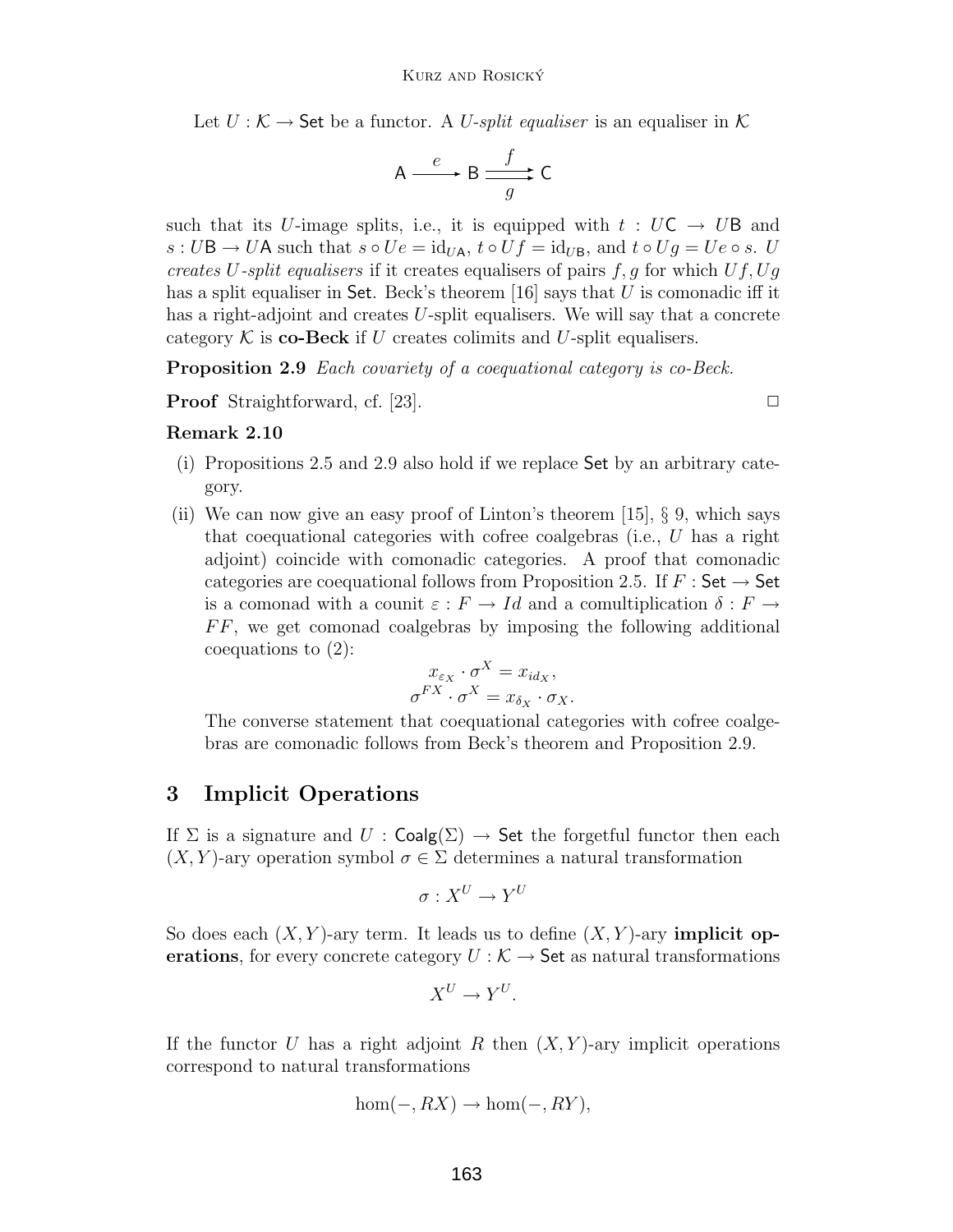<span id="page-10-1"></span>i.e., to morphisms  $RX \rightarrow RY$ .

**Definition 3.1 (Coequations in Implicit Operations)** Let  $U : \mathcal{K} \to \mathsf{Set}$ be a functor and  $X, Y \in$  Set. Having two  $(X, Y)$ -ary implicit operations  $\sigma_1$ and  $\sigma_2$  in K, we say that an object  $\mathsf{K} \in \mathcal{K}$  satisfies the coequation  $\sigma_1 = \sigma_2$  and write  $\mathsf{K} \models \sigma_1 = \sigma_2$  iff  $(\sigma_1)_{\mathsf{K}} = (\sigma_2)_{\mathsf{K}}$ .

#### **Remark 3.2**

- (i) For a collection  $E$  of coequations in implicit operations, the full subcategory of all objects satisfying each coequation from  $E$  is a covariety in  $\mathcal K$ (assuming that K has coproducts and that  $U : \mathcal{K} \to$  Set preserves them).
- (ii) If U has a right adjoint and  $\sigma_1, \sigma_2$  are represented by  $s_1, s_2 : RX \rightarrow RY$ , respectively, then an object K satisfies the coequation  $\sigma_1 = \sigma_2$  iff every morphism  $h: K \to RX$  is coequalised by  $\sigma_1$  and  $\sigma_2$ , i.e., iff h factors through an equaliser

$$
S \longrightarrow RX \xrightarrow[s_2]{s_1} RN
$$

This notion of a coequation as a subobject  $S$  of a cofree object  $RX$  is a special case of Manes [\[17\]](#page-20-3), Theorem 3.4, page 227. It was further investigated in [\[24](#page-21-2)[,8,](#page-20-5)[22,](#page-21-3)[12](#page-20-6)[,10\]](#page-20-7). Conversely, for any subobject  $S \to RX$ , take the cokernel pair  $f, g: RX \to A$  and compose it with  $\eta_A: A \to RUA$ given by the unit  $\eta$  of the adjunction  $U \dashv R$ . Then the pair  $\eta_A \circ f$ ,  $\eta_A \circ g$ produces the pair of natural transformations  $X^U \to Y^U$  in our sense. Thus, in the presence of cofree coalgebras, our approach is equivalent to the coequations-as-subobjects-of-cofree-objects approach.

(iii) Without cofree coalgebras, there are related concepts of a coequation in [\[2\]](#page-19-2) and [\[21\]](#page-21-1). They are subsumed by coequations in implicit operations.

We already mentioned that a class definable by coequations in implicit operations is a covariety. We now show the converse which is a co-Birkhoff theorem not relying on the existence of cofree coalgebras. The proof uses certain implicit operations defined in terms of the behavioural equivalence relations  $\sim_X$  (Definition [1.1\)](#page-5-1). The following proposition shows that transformations  $X^U \nightharpoonup 2^U$  that are invariant under  $\sim_X$  are implicit operations.

<span id="page-10-0"></span>**Proposition 3.3** Consider  $U : \mathcal{K} \to \mathsf{Set}$ . A transformation  $\varphi : X^U \to 2^U$  is natural if for all  $A_i \in \mathcal{K}$ ,  $v_i : U A_i \rightarrow X$ ,  $a_i \in U A_i$ ,  $(i = 1, 2)$ 

$$
(\mathsf{A}_1, v_1, a_1) \sim_X (\mathsf{A}_2, v_2, a_2) \Rightarrow \varphi_{\mathsf{A}_1}(v_1)(a_1) = \varphi_{\mathsf{A}_2}(v_2)(a_2)
$$

**Proof** By definition,  $\varphi$  is natural if  $\varphi_{A_1}(v_2 \circ Uf)(a_1) = \varphi_{A_2}(v_2)(Uf(a_1))$  for all  $f: A_1 \to A_2$  in  $\mathcal{K}, v_2: UA_2 \to X, a_1 \in UA_1$ . Now use that  $(A_1, v_2 \circ Uf, a_1) \sim_X (A_2, v_2, Uf(a_1))$ .  $(A_2, v_2, Uf(a_1)).$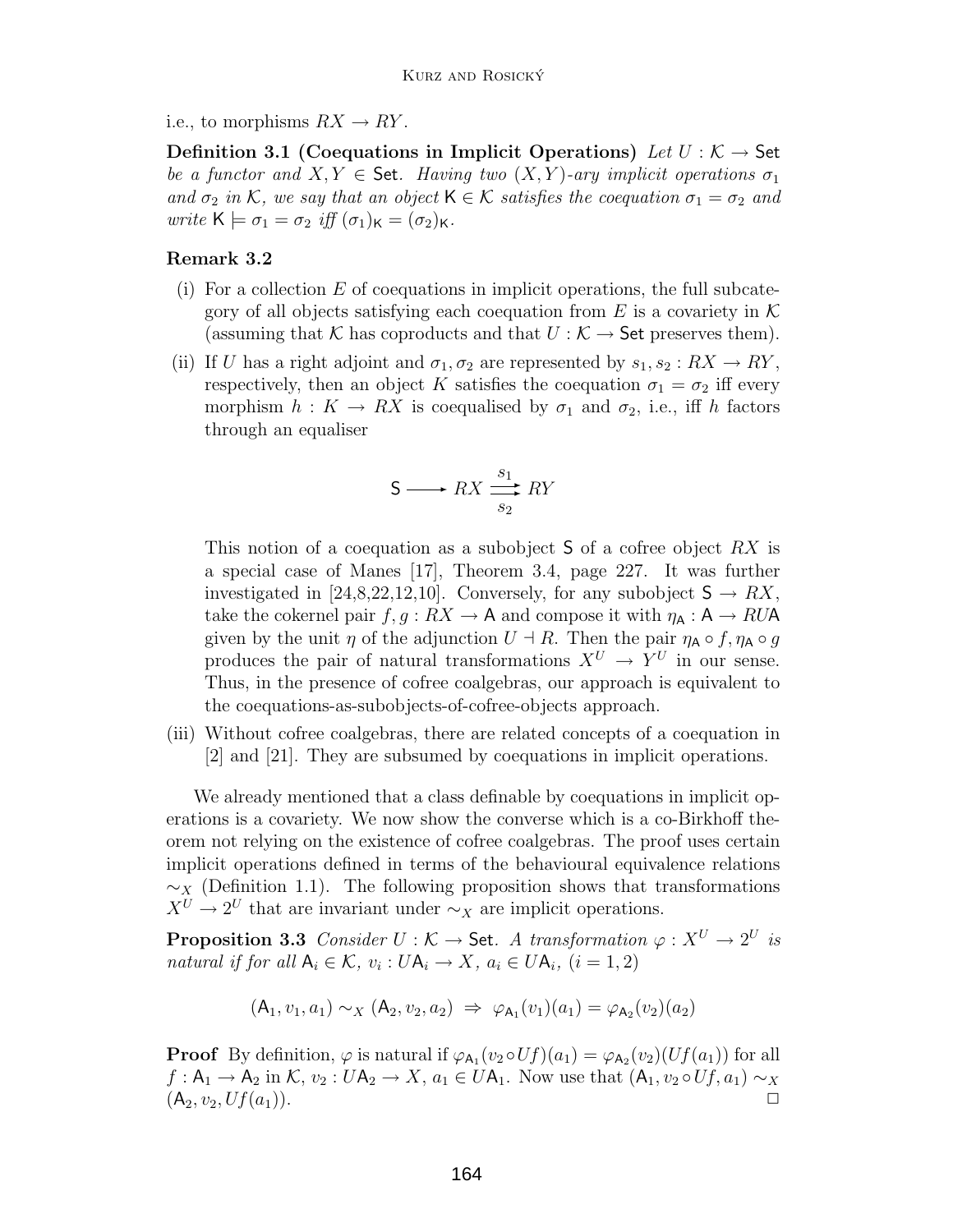**Theorem 3.4** Let E be a coequational theory. Then every covariety  $\mathcal{C}$  in  $Coalg(E)$  is definable by coequations in implicit operations.

**Proof** For a set X and a E-coalgebra A, define

$$
\varphi^X_{\mathsf{A}}: X^{U\mathsf{A}} \to 2^{U\mathsf{A}}
$$

as follows: for  $v : U\mathsf{A} \to X$  and  $a \in U\mathsf{A}$ , let  $\varphi^X_\mathsf{A}(v)(a) = 1$  iff there are  $\mathsf{C} \in \mathcal{C}$ ,<br> $u : U\mathsf{C} \to X$ ,  $c \in U\mathsf{C}$ , such that  $(\mathsf{A} \cup a) \circ \psi$   $(\mathsf{C} \cup c)$ , see Definition 1.1,  $\varphi^X$ u : UC → X,  $c \in U\mathbb{C}$ , such that  $(\mathsf{A}, v, a) \sim_X (\mathbb{C}, u, c)$ , see Definition [1.1.](#page-5-1)  $\varphi^X$ is an implicit operation by Proposition [3.3.](#page-10-0)

<span id="page-11-0"></span>Consider coequations

$$
\varphi^X = true \tag{3}
$$

where  $true = x_f$  is given by the constant function  $f: X \to 2, x \mapsto 1$ . Each  $C \in \mathcal{C}$  satisfies [\(3\)](#page-11-0). Conversely, assume that A satisfies all coequations (3). Then, due to Proposition [1.3,](#page-5-2) for each  $a \in U$ A, there are  $B_a \in \text{Coalg}(E)$ ,  $\mathsf{C}_a \in \mathcal{C}$ , and homomorphisms  $f_a, g_a$  and mappings  $w_a, u_a$  such that



commutes and  $(Uf_a)(a) \in (Ug_a)(U\mathsf{C}_a)$ . Using a multiple pushout of the  $f_a$ 



with  $(Uf)(UA) \subseteq \bigcup \{U(f'_a \circ g_a)(U\mathsf{C}_a) : a \in UA\}$ . Note that  $\bigcup \{U(f'_a \circ g_a)(U\mathsf{C}_a) : a \in HA\}$  is the carrier of an E-coalgebra which is in C due to  $g_a(UC_a)$ :  $a \in UA$  is the carrier of an E-coalgebra which is in C due to closure under coproducts and quotients. Since f is injective and  $\mathcal C$  is closed under subobjects, it follows  $A \in \mathcal{C}$ .  $\square$ 

#### **Remark 3.5**

(i) If Coalg(E) has cofree coalgebras, the implicit operation  $\varphi^X$  is induced by a morphism  $h: RX \rightarrow R2, U \rightarrow R$ , or, equivalently, by a mapping  $\tilde{h}: URX \to 2$ . Then, for  $v: U\mathsf{A} \to X$ ,

$$
\varphi_{\mathsf{A}}^X(v) = \tilde{h} \circ Uv^{\sharp}
$$

with  $v^{\sharp}: A \to RX$  being the transpose of v.

(ii) Our proof works in the universe of finite sets, i.e., every covariety of finite coalgebras is given by coequations in implicit operations. This is the "Reiterman Theorem" [\[20\]](#page-21-4) for coalgebras.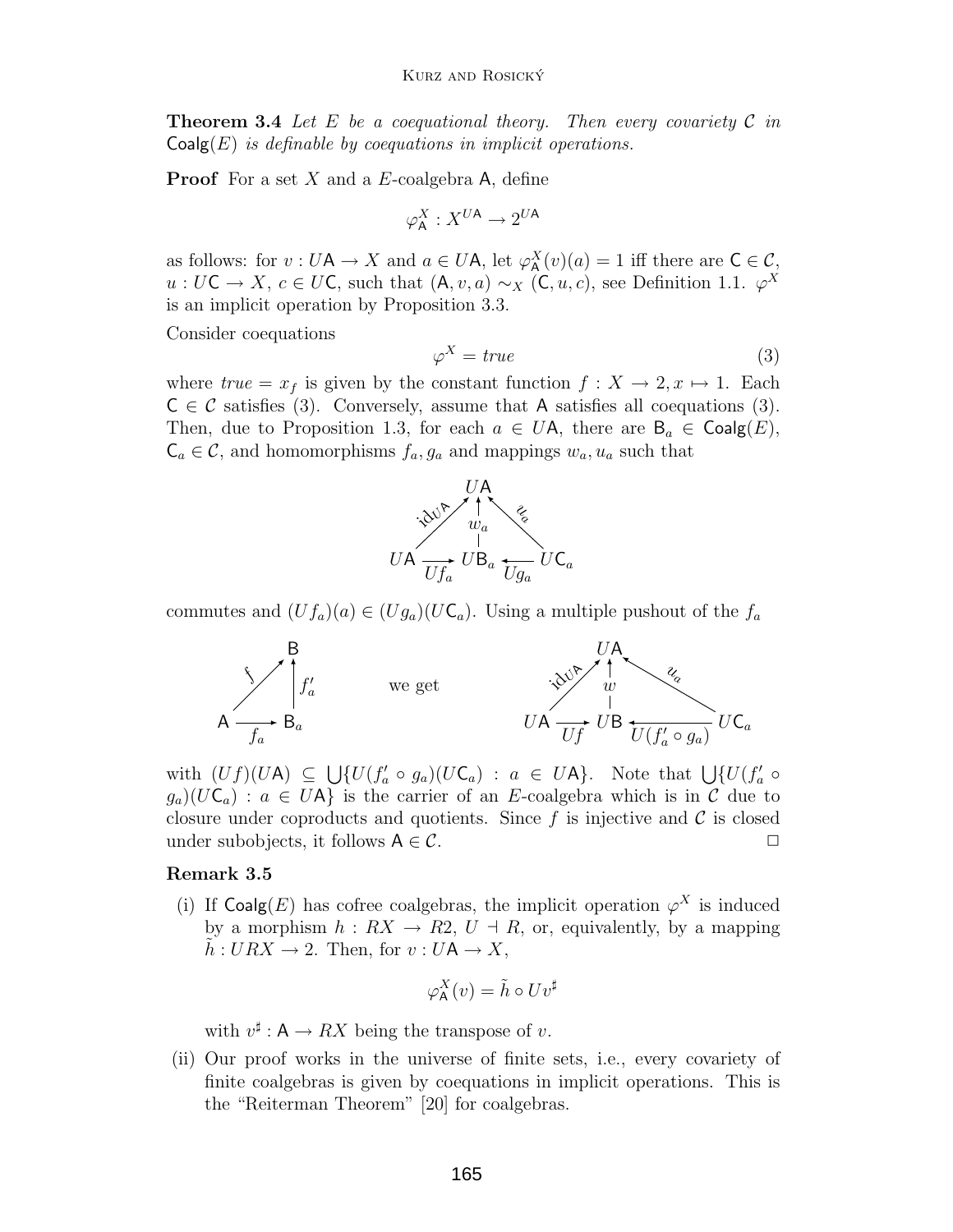(iii) The just proved theorem does not mean that  $\mathcal C$  is coequational. It may happen that the interpretation of the implicit operations  $\varphi^X$  are not forced to be the given ones. Hence the theorem does not solve Problem [2.8.](#page-8-1)

## <span id="page-12-0"></span>**4 Davis's Theorem**

We may allow signatures with  $(X, Y)$ -ary operation symbols where X and Y are classes. It leads to **meta-coequational categories**. Every metacoequational category is co-Beck. Davis [\[7\]](#page-20-2) proved the converse. He overstated his result by claiming that every co-Beck category is coequational, which is not true as Example [4.3](#page-13-0) shows. The second author observed Davis's mistake in [\[23\]](#page-21-0); here we give a full explanation. First, we sketch an argument proving Davis's theorem.

**Theorem 4.1 (Davis)** A concrete category is meta-coequational iff it is co-Beck.

**Proof** Let  $U: \mathcal{C} \to \mathsf{Set}$  create colimits and U-split equalisers. Let  $R: \mathsf{Class} \to \mathsf{Set}$ Class be the density comonad of

$$
\bar{U}: \mathcal{C} \xrightarrow{U} \mathsf{Set} \hookrightarrow \mathsf{Class}.
$$

It means that RX is the colimit of the canonical diagram  $(U\downarrow X) \rightarrow$  Class



where  $\varepsilon_X$  is induced by the cone given by v's. Since  $\bar{U}$  creates colimits,  $(\bar{U} \downarrow X)$ is  $\infty$ -filtered (= every small subcategory of  $(\bar{U} \downarrow X)$  has an upper bound). Since the (illegitimate) category  $\text{Coalg}(R)$  of coalgebras for the comonad R is coequational over Class, it suffices to prove that the image of the comparison functor

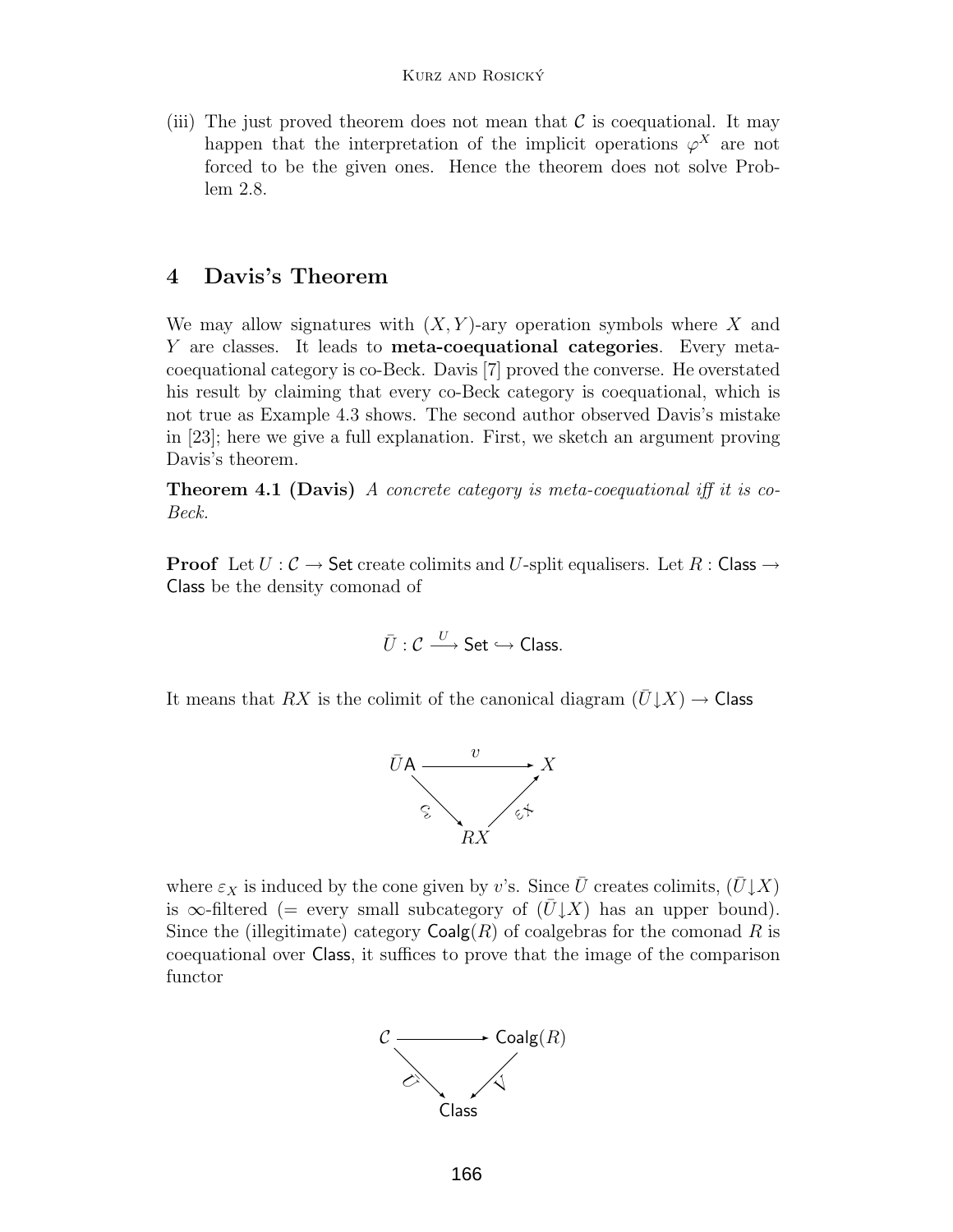consists precisely of the R-coalgebras  $(X, \xi)$  with X a set. Any such coalgebra is given by a  $V$ -split equaliser



where  $\delta$  is the comultiplication. Since RRX and RX are given by  $\infty$ -filtered colimits, this equaliser is an  $\infty$ -filtered colimit of U-split equalisers in C (we are also using that U creates U-split equalisers). Since X is a set, some  $R$ coalgebra homomorphism  $c_i : \mathsf{C}_i \to (X, \xi)$  splits, i.e.,  $c_i \circ s = id_X$  for some  $s : (X, \xi) \to \mathsf{C}_i$ . Hence  $(X, \xi)$  is isomorphic to some  $\mathcal{C}$ -object.  $s:(X,\xi)\to\mathsf{C}_i$ . Hence  $(X,\xi)$  is isomorphic to some C-object.

**Remark 4.2** Let C be a concrete category and  $\sigma: X^U \to Y^U$  an implicit operation where X, Y are classes. Take mappings  $f: X_1 \to X$  and  $g: Y \to Y_1$ where  $X_1, Y_1$  are sets. We get an implicit operation  $q^U \circ \sigma \circ f^U$  where arities are sets. If sets are codense in classes then  $Y$  is a canonical limit of the canonical diagram  $(Y \cup Set) \rightarrow Class$  consisting of  $g: Y \rightarrow Y_1$  where  $Y_1$  is a set. Hence, the implicit operation  $\sigma \circ f^U$  is determined by implicit operations  $q^U \circ \sigma \circ f^U$ . Moreover, since UC are sets,  $\sigma$  is determined by implicit operations  $q^U \circ \sigma \circ f^U$ . This is what Davis claimed. However, it does not mean that coequations of implicit operations whose arities are classes can be replaced by coequations of implicit operations whose arities are sets. There is a problem with compositions  $X^U \xrightarrow{\sigma_1} Z^U \xrightarrow{\sigma_2} Y^U$  where Z is a proper class. The precise result is Proposition 5.5 in [\[23\]](#page-21-0).

As before, sets are codense in classes iff Ord is not measurable, i.e., iff each Ord-complete ultrafilter is principal. A model of such a set theory is  $V_{\alpha}$  where  $\alpha$  is inaccessible but not measurable. On the other hand, in the theory of finite sets, i.e., in  $V_{\omega}$ , is  $Ord = \omega$  measurable.

<span id="page-13-0"></span>**Example 4.3** Let  $\Sigma$  consist of a single  $(1, Ord)$ -ary operation symbol  $\sigma$ . Then Σ-coalgebras A are sets A equipped with an operation  $\sigma_A : 1^A \to Ord^A$ , i.e., with a mapping  $\alpha : A \to Ord$ . Homomorphisms  $h : (A, \alpha) \to (B, \beta)$  are mappings  $h : A \to B$  such that  $\beta \circ h = \alpha$ . Coalg( $\Sigma$ ) is a (legitimate) metacoequational category. It cannot be isomorphic to any full subcategory of  $Coalg(F)$  for any functor  $F : Set \rightarrow Set$  because it contains a proper class of one-element coalgebras.

Each mapping  $f: Ord \to m$  gives a  $(1,m)$ -ary term (i.e., a  $(1,m)$ -ary implicit operation)  $x_f \cdot \sigma$ . In fact, every implicit operation  $\varphi : 1^U \to m^U$  is of that kind. It suffices to take  $f: Ord \to m$  given as  $f(p) = \varphi_{\mathsf{P}}(\mathrm{id}_{1})$  where P is the one-element Σ-coalgebra with  $\sigma_{\rm P}$  taking the value p (see [\[23\]](#page-21-0)7.2 for the easy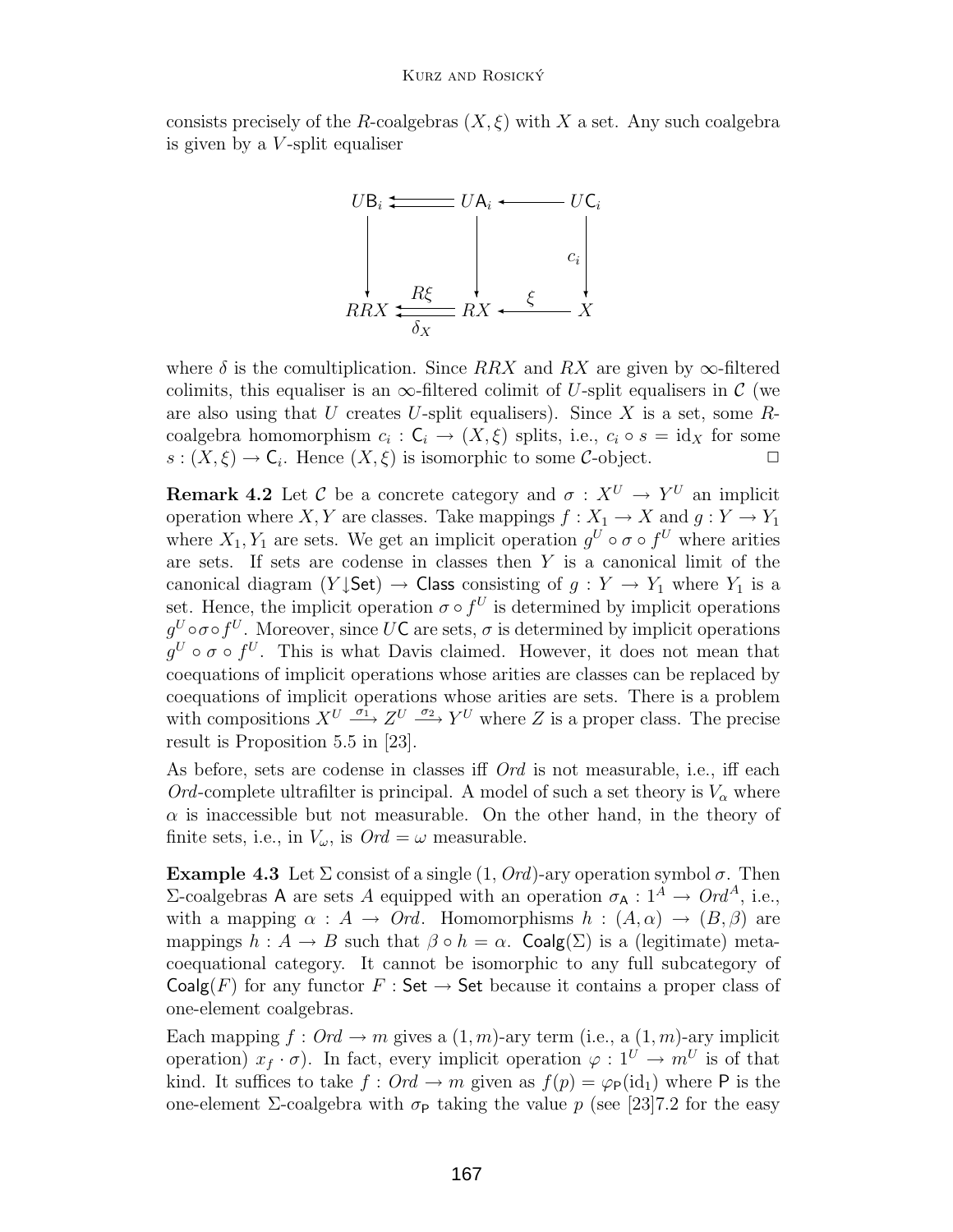calculation that  $\varphi = x_f \cdot \sigma$ .

Let  $\Sigma_1$  be the collection of all  $(1, m)$ -ary operation symbols  $\sigma_f$ ,  $f : Ord \to m$ .  $\Sigma_1$  is not a signature because it is larger than a class. If *Ord* is not measurable then, following [\[23\]](#page-21-0)5.5, Coalg(Σ) is described in  $\Sigma_1$  by coequations  $x_q \cdot \sigma_f =$  $\sigma_{g\circ f}$ , for  $f: Ord \to m$  and  $g: m \to k$ . In fact, having a  $\Sigma_1$ -coalgebra  $(A, (\sigma_f)_{\mathsf{A}})$ satisfying these equations, we get a cone  $(\sigma_f)_{\mathsf{A}} : A \to m$  of the canonical diagram ( $Ord\downarrow$ Set) and, therefore, the induced mapping  $\alpha : A \to Ord$ .  $(A, \alpha)$ is the Σ-coalgebra determined by  $(A,(\sigma_f)_A)$ .

If Ord is measurable, then  $Coalg(\Sigma)$  is not coequational. In fact, it is shown in [\[23\]](#page-21-0)7.2 that Ord-complete ultrafilters provide one-element coalgebras living in all coequational categories containing  $Coalg(\Sigma)$ .

## <span id="page-14-0"></span>**5 Modal Predicates**

This section presents an explanation of implicit operations and coequations from the point of view of modal logic. For more details on modal logic and universal coalgebra see e.g. [\[6](#page-20-11)[,24](#page-21-2)[,11](#page-20-12)[,13\]](#page-20-8).

We show that a predicate on Kripke frames, or more generally on coalgebras, is invariant under bisimulation iff it depends naturally on Kripke frames, i.e., iff it is an implicit operation in the sense of Section [3](#page-9-0) (Section [5.1](#page-14-1) and [5.2\)](#page-15-0). This leads us to a general notion of modal operator as a natural operator on predicates. The coequational logic considered in Sections [2–](#page-6-0)[4](#page-12-0) then coincides with the modal logic induced by modal predicates and operators (Section [5.3\)](#page-16-0).

#### <span id="page-14-1"></span>5.1 Kripke frames

A Kripke frame  $A = (A, \alpha)$  consists of a carrier set A and a function  $\alpha$ :  $A \to \mathcal{P}A$ .<sup>[8](#page-14-2)</sup> We think of  $\alpha(a)$  as the set of successors of a. Given a set I of atomic propositions, a Kripke model  $(A, v)$  consists of a frame A and a *valuation* of atomic propositions  $v: A \to \prod_I 2$ . The notion of a bisimulation between Kripke frames (or Kripke models) is defined in the usual way. The category KF consists of Kripke frames as objects and has as morphisms those functions whose graphs are bisimulations (also known as bounded morphisms or p-morphisms). We write  $ML$  for the set of modal formulae, formulae being built from atomic propositions using boolean operators and a unary modal operator  $\Box$ . The semantics of a modal formula  $\varphi \in \mathcal{ML}$  is given w.r.t. to a Kripke frame A, a valuation v, and a state  $a \in A$ , via

$$
\mathsf{A}, v, a \models p \quad \text{iff} \quad (v(a))_p = 1 \text{ for } p \in I
$$
\n
$$
\mathsf{A}, v, a \models \Box \varphi \quad \text{iff} \quad \forall a' \in A \,.\ a' \in \alpha(a) \Rightarrow \mathsf{A}, v, a' \models \varphi,
$$

and for boolean operators in the obvious way. One says  $\varphi$  holds in  $(A, v)$ , written  $A, v \models \varphi$ , iff  $A, v, a \models \varphi$  for all  $a \in A$ ;  $\varphi$  holds in A if it holds in all

<span id="page-14-2"></span> $8 \mathcal{P}X = \{Y \mid Y \subseteq X\}.$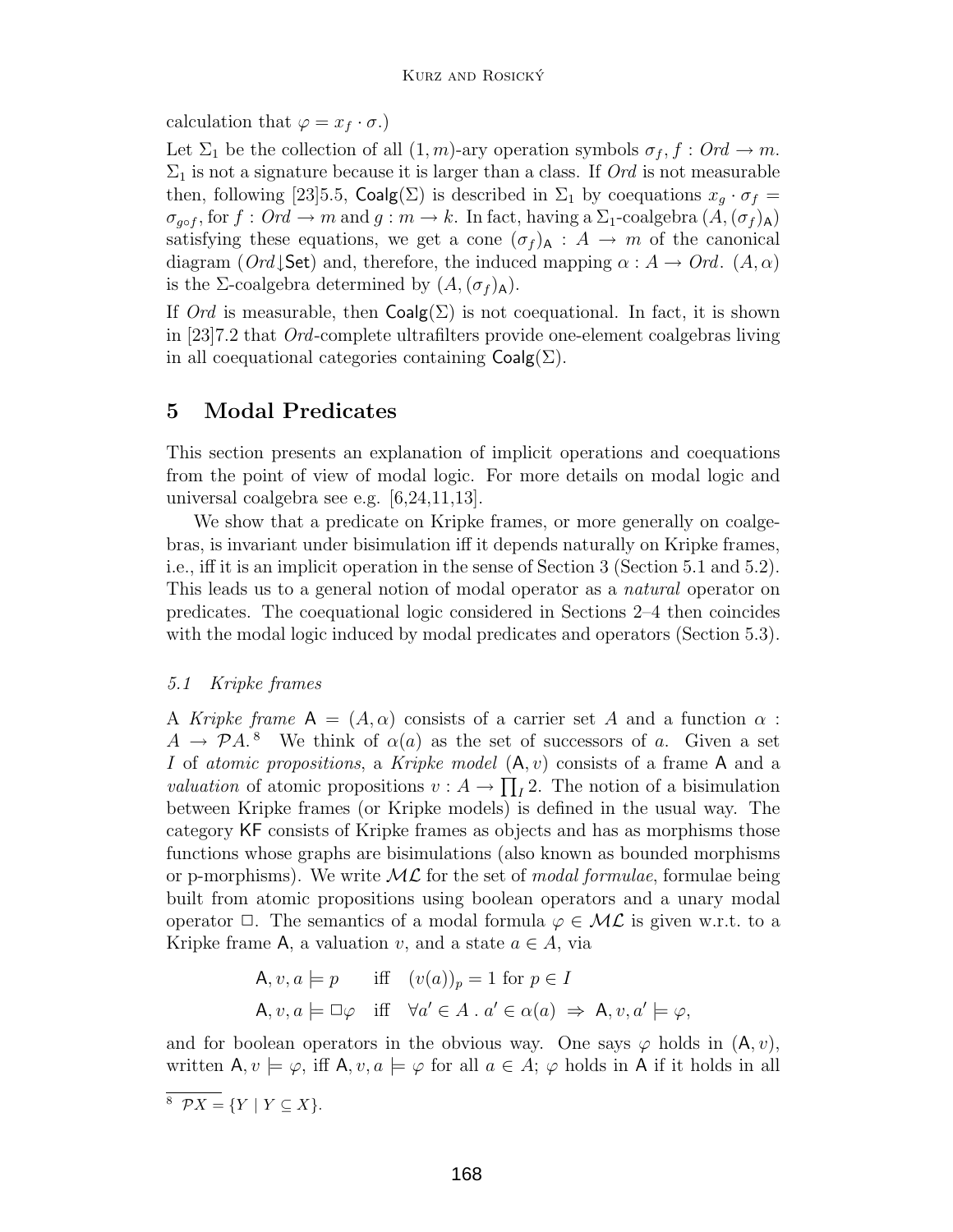$(A, v)$ .  $\varphi$  is valid, written  $\models \varphi$ , iff  $\varphi$  holds in all Kripke frames.

We now rephrase the semantics of modal logic in terms of natural transformations. For this, let  $U : KF \to Set$  be the functor mapping Kripke frames to their carriers and morphisms to the underlying functions. The semantics  $\lbrack \varphi \rbrack$  of a modal formula  $\varphi$  can then be understood as a KF-indexed class of operations

$$
[\![\varphi]\!]_\mathsf{A} : (\prod_I 2)^{U\mathsf{A}} \to 2^{U\mathsf{A}}, \quad \mathsf{A} \in \mathsf{KF},
$$

that is, each  $[\![\varphi]\!]_A$  maps valuations  $v \in (\prod_I 2)^{U A}$  and elements  $a \in U A$  to truth values  $[\![\varphi]\!]_A (v, a) \in 2 - I \Omega$  1) values  $\llbracket \varphi \rrbracket_{\mathsf{A}}(v, a) \in 2 = \{0, 1\}.$ 

A central feature of modal logic is that formulae are invariant under bisimulation. That is, for a modal formula  $\varphi$  and two Kripke models  $(A, \alpha, v)$ ,  $(B, \beta, w)$ , and  $a \in A$ ,  $b \in B$ , it holds

$$
a, b
$$
 bisimilar  $\Rightarrow$   $[\![\varphi]\!]_{(A,\alpha)}(v,a) = [\![\varphi]\!]_{(B,\beta)}(w,b).$ 

This property can be expressed equivalently by saying that  $\llbracket \varphi \rrbracket$  is a natural transformation:

**Proposition 5.1** Consider a family  $([\![\varphi]\!]_A : (\prod_I 2)^{U A} \to 2^{U A})_{A \in K F}$ . Then  $\varphi$ is invariant under bisimulation iff  $\llbracket \varphi \rrbracket_A$  is natural in A.

A proof of the proposition is given in the next subsection in a more general setting.

#### <span id="page-15-0"></span>5.2 Modal Predicates

We now generalise the semantics of modal formulae from the previous subsection. A and  $P_{\mathsf{A}}(v, a)$  below replace KF and  $[\![\varphi]\!]_{\mathsf{A}}(v, a)$ . And the behavioural equivalences  $\sim_C$  (Definition [1.1\)](#page-5-1) replace bisimulation.

<span id="page-15-2"></span>**Definition 5.2 (Modal and Behavioural Predicates)** Consider a functor  $U : A \rightarrow$  Set. A predicate P in colours from  $C \in$  Set is an operation which determines for each  $A \in \mathcal{A}$ ,  $v : UA \to C$ ,  $a \in UA$  a truth value

$$
P_{\mathsf{A}}(v, a) \in \{0, 1\}.
$$
 (4)

P is called a modal predicate iff

$$
(\mathsf{A}, v, a) \sim_C (\mathsf{B}, w, b) \Rightarrow P_\mathsf{A}(v, a) = P_\mathsf{B}(w, b) \tag{5}
$$

for all  $w : U\mathsf{B} \to C$  and  $a \in U\mathsf{A}$ . We also write  $\mathsf{A}, v, a \models P$  or  $a \in P_{\mathsf{A}}(v)$ for  $P_{\mathsf{A}}(v, a)=1$ . As usual, we let  $\mathsf{A}, v \models P$  iff  $\mathsf{A}, v, a \models P$  for all  $a \in U\mathsf{A}$ and  $A \models P$  iff  $A, v \models P$  for all  $v : UA \rightarrow C$ . In case that  $C = 1$  we call P a behavioural predicate and drop the v as e.g. in  $A, a \models P$  or  $P_A(a) = 1$ .

<span id="page-15-1"></span>The following is immediate from the respective definitions.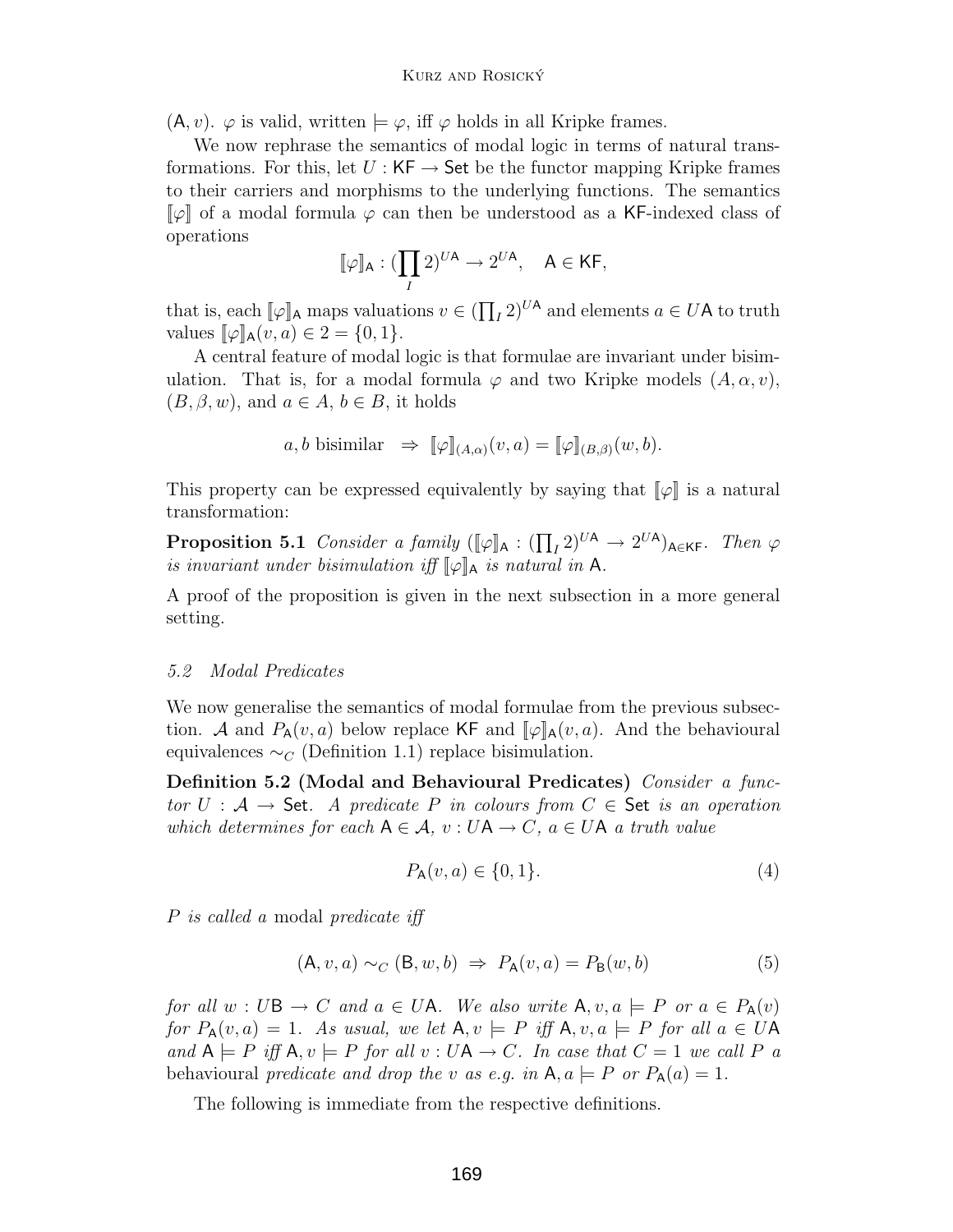**Lemma 5.3** An operation P which determines for each  $A \in \mathcal{A}$ ,  $v : UA \rightarrow$ C,  $a \in U$ A a truth value  $P_{\mathsf{A}}(v, a) \in \{0, 1\}$  is a modal predicate iff for all morphisms  $f : A \rightarrow B$ , all valuations w for B, and all elements a of A, it holds

<span id="page-16-1"></span>
$$
P_{\mathsf{A}}(w \circ Uf, a) = P_{\mathsf{B}}(w, Uf(a)).\tag{6}
$$

We now show that invariance of a predicate  $C^U \to 2^U$  under C-behavioural equivalence is equivalent to the naturality of  $C^U \to 2^U$ . Recall the definition of the functor  $X^U$  from Section 1. In terms of modal logic (i.e.,  $\mathcal{A} = \mathsf{KF}$ , of the functor  $X^U$  from Section [1.](#page-4-3) In terms of modal logic (i.e.,  $A = \mathsf{KF},$ <br> $X = \mathsf{Set} \ \ C = \Pi \ 2$ )  $C^U$  maps a frame A to the set of valuations  $U\mathsf{A} \to C$  $\mathcal{X} =$  Set,  $C = \prod_I 2$ ,  $C^U$  maps a frame A to the set of valuations  $U \mathsf{A} \to C$ <br>and a morphism  $f : \mathsf{A} \to \mathsf{B}$  to the function  $C^{Uf} : C^{UB} \to C^{UA}$  which takes a and a morphism  $f : A \to B$  to the function  $C^{Uf} : C^{UB} \to C^{UA}$  which takes a valuation w for B and transforms it into a valuation  $w \circ Uf$  for A. Also note that  $2^{Uf}$  :  $2^{UB} \rightarrow 2^{UA}$  is the inverse image of Uf mapping subsets  $Y \subseteq UB$  to  $(Uf)^{-1}(Y).$ 

**Theorem 5.4** Consider a functor  $U : A \rightarrow$  Set. An operation P which determines for each  $A \in \mathcal{A}$ ,  $v : UA \to C$ ,  $a \in UA$  a truth value  $P_A(v, a) \in$  ${0,1}$  is a modal predicate iff

$$
P_{\mathsf{A}} : C^{U\mathsf{A}} \longrightarrow \{0,1\}^{U\mathsf{A}}
$$

is a natural transformation.

**Proof** Naturality of P means that for any morphism  $f : A \rightarrow B$ 



commutes. Given  $w: U\mathsf{B} \to C$  and spelling out the definition of the vertical arrows we obtain  $P_A(w \circ Uf) = P_B(w) \circ Uf$ , i.e.,  $P_A(w \circ Uf, a) = P_B(w, Uf(a))$ for all  $a \in U\mathsf{A}$ , yielding condition [\(6\)](#page-16-1) in Lemma [5.3.](#page-15-1)

**Remark 5.5** It follows that behavioural predicates are natural transformations  $P_A: 1 \longrightarrow \{0,1\}^{U_A}$  or also  $P_A: U_A \longrightarrow \{0,1\}.$ 

#### <span id="page-16-0"></span>5.3 Modal Operators and the Logic of Modal Predicates

We introduce a general notion of modal operator and discuss the corresponding basic modal logic. In particular, for modal predicates in propositional variables a notion of substitution is available.

<span id="page-16-2"></span>**Definition 5.6 (Modal Operator)** Let  $U : A \rightarrow$  Set be a functor and I a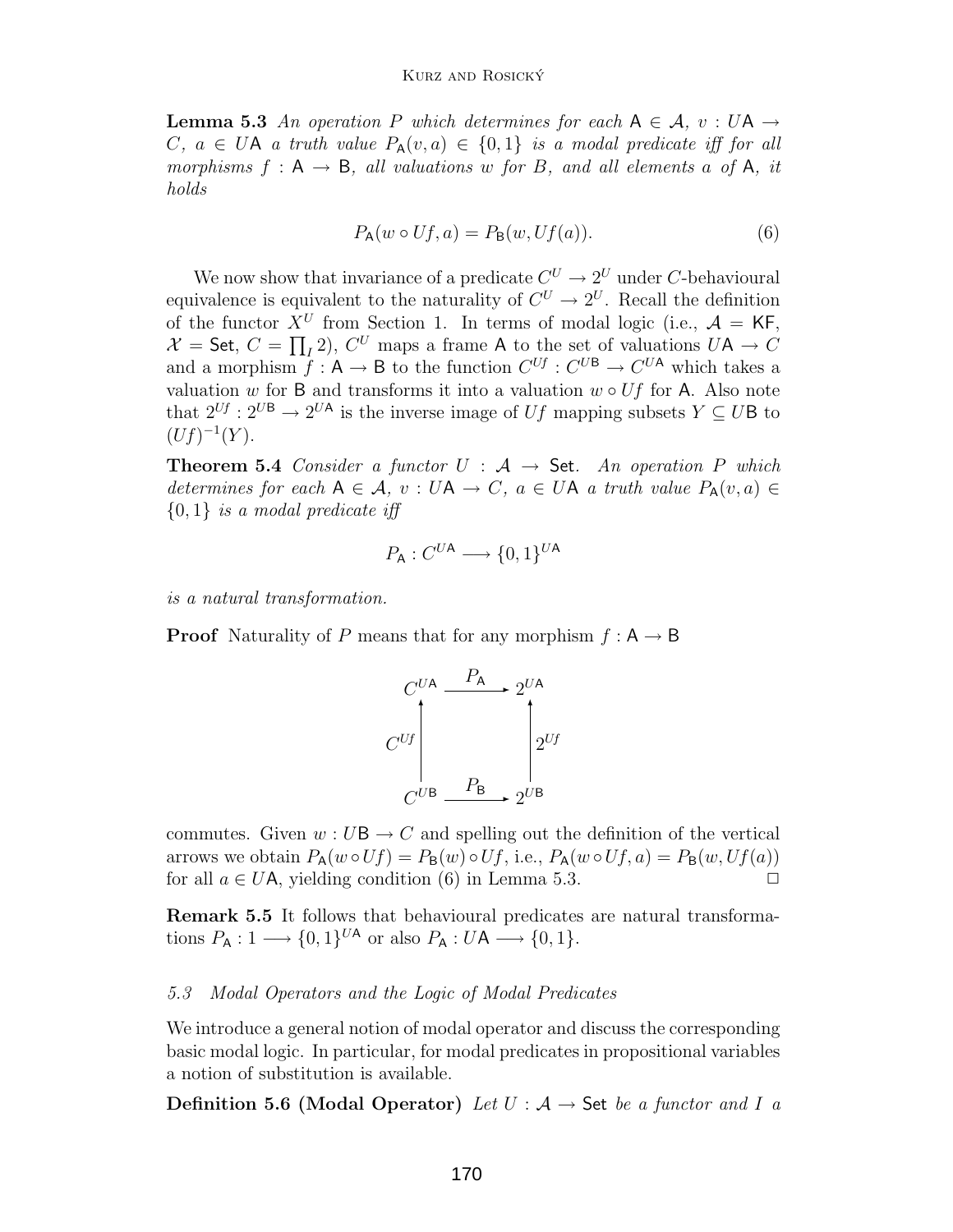set. An I-ary modal operator is a natural transformation

$$
\mu: (\prod_I 2)^U \longrightarrow 2^U.
$$

Given modal predicates  $Q_i: C^U \to 2^U$ , we define

$$
\Box_{\mu}((Q_i)_{i\in I}) = C^U \xrightarrow{\langle Q_i \rangle_{i\in I}} \prod_I (2^U) \cong (\prod_I 2)^U \xrightarrow{\mu} 2^U.
$$

We list some examples and further definitions:

(i) An I-ary **boolean operator** is a modal operator

$$
f^U: (\prod_I 2)^U \longrightarrow 2^U
$$

given by a function  $f: \prod_{I} 2 \to 2$ . Examples include the constant  $true$ :  $1 \rightarrow 2$  and the 'truth-tables'  $\neg : 2 \rightarrow 2, \rightarrow : 2 \times 2 \rightarrow 2$ .

- (ii) Boolean operators also include infinitary operators. For example, conjunctions over an index set I are given by  $\bigwedge_I^U : (\prod_I 2)^U \longrightarrow 2^U$  where  $\bigwedge_I((b_i)_{i\in I})=1 \Leftrightarrow \forall i\in I \cdot b_i=1.$
- (iii) A 0-ary modal operator is called an **atomic proposition** and is given by a natural transformation  $1 \rightarrow 2^U$  (or also  $\overline{U} \rightarrow 2$ ).
- (iv) In case  $A = \text{Coalg}(\mathcal{P})$ , an example of a *unary modal operator* is given by  $\Box$  as in Section [5.1.](#page-14-1) The corresponding natural transformation  $\mu$  is <sup>[9](#page-17-0)</sup>  $\mu_A(X, a) = 1 \Leftrightarrow \alpha(a) \subseteq X$  where  $A = (A, \alpha), X \subseteq A, a \in A$ . In case of  $\diamond$  = ¬ $\square$ ¬ the corresponding natural transformation is  $\mu_{\mathsf{A}}(X, a) = 1 \Leftrightarrow$  $\alpha(a) \cap X \neq \emptyset$ .
- (v) More generally, Pattinson's modal operators given by natural relations [\[18\]](#page-20-13) or predicate liftings [\[19\]](#page-21-5) are further examples.
- (vi) A unary modal operator  $\Box_{\mu}$  is called **normal** iff, for  $X, Y \subseteq U$ A,  $\mu_{A}(X \cap$  $Y$ ) =  $\mu_{\mathsf{A}}(X) \cap \mu_{\mathsf{A}}(Y)$  and  $\mu_{\mathsf{A}}(U\mathsf{A}) = U\mathsf{A}$ . For example, in (iv),  $\Box$  is a normal modal operator and  $\diamond$  is not.
- (vii) In case of coalgebras  $A = (A, \alpha)$ ,  $\alpha : A \rightarrow \mathcal{P}(A \times A)$ , an example of a binary modal operator is

$$
\mathsf{A}, v, a \models \Box_{\mu}(P, Q) \iff \exists (b, c) \in \alpha(a) \text{ . } \mathsf{A}, v, b \models P \& \mathsf{A}, v, c \models Q
$$

which corresponds to the natural transformation  $\mu_A(\langle X, Y \rangle, a)=1 \Leftrightarrow$  $\alpha(a) \cap X \times Y \neq \emptyset$  where  $X, Y \subseteq A$ ,  $a \in A$ . (This binary modal operator is not a boolean combination of unary modal operators. It plays a central role in arrow logic [\[25\]](#page-21-6).)

<span id="page-17-0"></span><sup>&</sup>lt;sup>9</sup> We take the liberty to denote a mapping  $v : UA \rightarrow 2$  by the corresponding subset  $X \subseteq U$ A.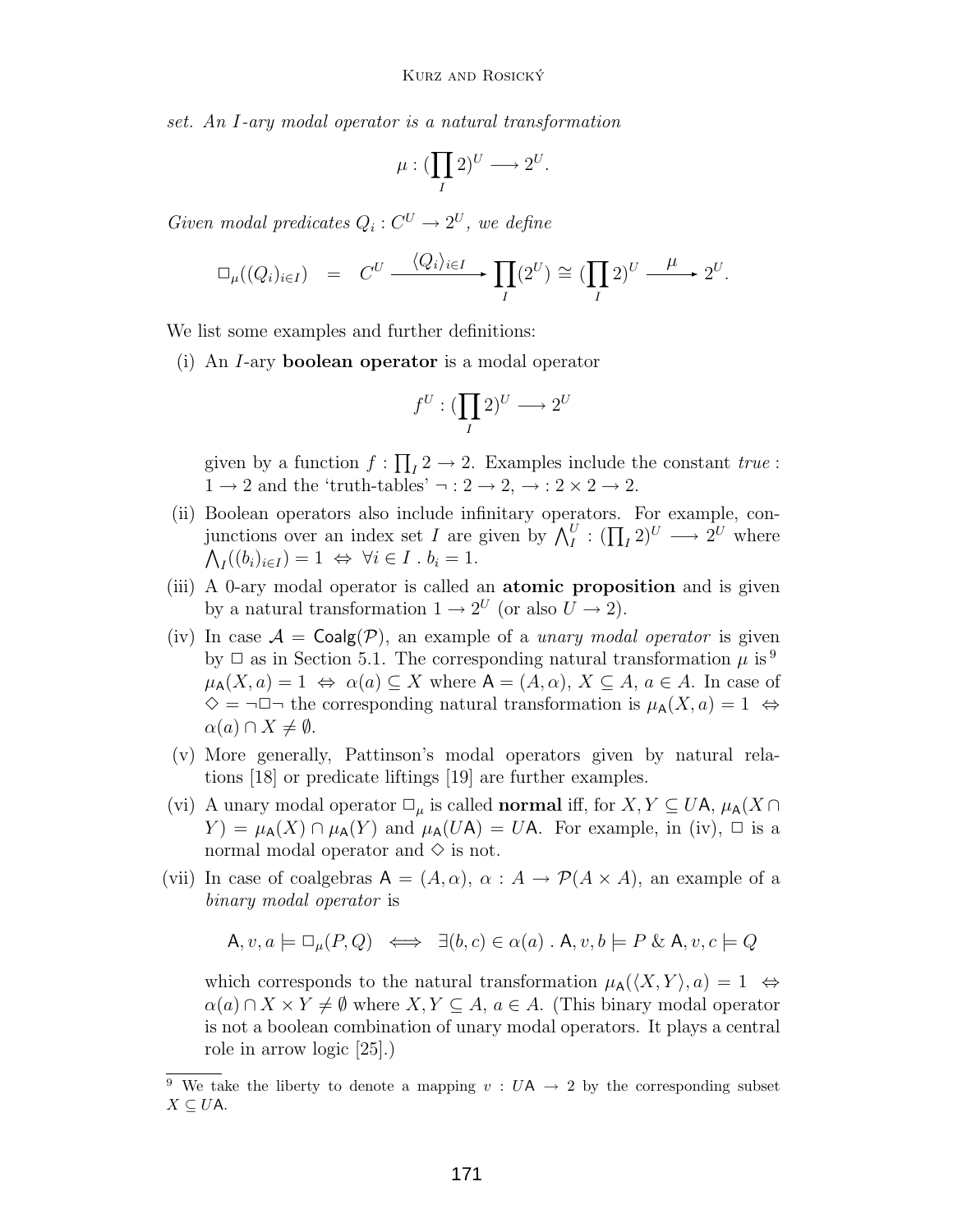- (viii) Modal operators are closed under composition, i.e., for modal operators  $\mu: (\prod_I 2)^U \longrightarrow 2^U$  and  $\mu_i: (\prod_J 2)^U \longrightarrow 2^U$ , the composition  $\mu \circ \langle \mu_i \rangle$  is a modal operator.
	- (ix) Recursively defined modalities as in dynamic logic or the  $\mu$ -calculus are modal operators in our sense. Using (ii) and (viii) above, this follows from the fact that both logics embed into infinitary modal logic.
	- (x) Examples of modalities which are not covered by Definition [5.6](#page-16-2) can be obtained by definitions that require a 'change of structure'. For instance, consider  $A = (A, \alpha) \in \text{Coalg}(\mathcal{P})$  and define

$$
\mathsf{A}, v, a \models \Box(\varphi, \psi) = \begin{cases} \mathsf{A}^{\varphi}, v^{\varphi}, a \models \psi & \text{if } \mathsf{A}, v, a \models \varphi \\ false & \text{otherwise} \end{cases}
$$

where  $A^{\varphi} = (A^{\varphi}, \alpha^{\varphi})$  is given by  $A^{\varphi} = A \setminus \{a : A, v, a \not\models \varphi\}$  and  $\alpha^{\varphi}, v^{\varphi}$ are the restriction of  $\alpha$ , v to  $A^{\varphi}$ . Modalities of this kind arise in epistemic logic, see [\[5\]](#page-20-14).

The reader will have noticed that our modal operators are in fact a special case of modal predicates. More precisely they are those modal predicates that allow for a notion of substitution.

<span id="page-18-0"></span>**Definition 5.7 (Propositional Variables and Substitution)** Let  $U: \mathcal{A} \to \mathsf{Set}$  be a functor and I a set. A modal predicate

$$
P: (\prod_{I} 2)^{U} \longrightarrow 2^{U}
$$

is called a modal predicate in propositional variables (from  $I$ ) or an I-ary modal predicate. Given modal predicates  $Q_i : C^U \rightarrow 2^U$ , the substitution  $P[Q_i/i]$  is the composition

$$
C^U \xrightarrow{\langle Q_i \rangle_{i \in I}} \prod_I (2^U) \cong (\prod_I 2)^U \xrightarrow{P} 2^U.
$$

Thus, in case we restrict ourselves to modal predicates in propositional variables, we have that substitution is composition. This explains why modal logic prefers to use propositional variables rather than colours.

The logic arising from a language in which formulas and connectives are interpreted as (our generalised) modal predicates and modal operators is familiar modal logic as shown by the following proposition.

**Proposition 5.8** Let  $U: A \rightarrow$  Set be a functor and  $\mu$  a normal unary modal operator. Consider a class  $\Phi$  of modal predicates in propositional variables and let  $Q$  be in the closure of  $\Phi$  under propositional tautologies, modus ponens, substitution, and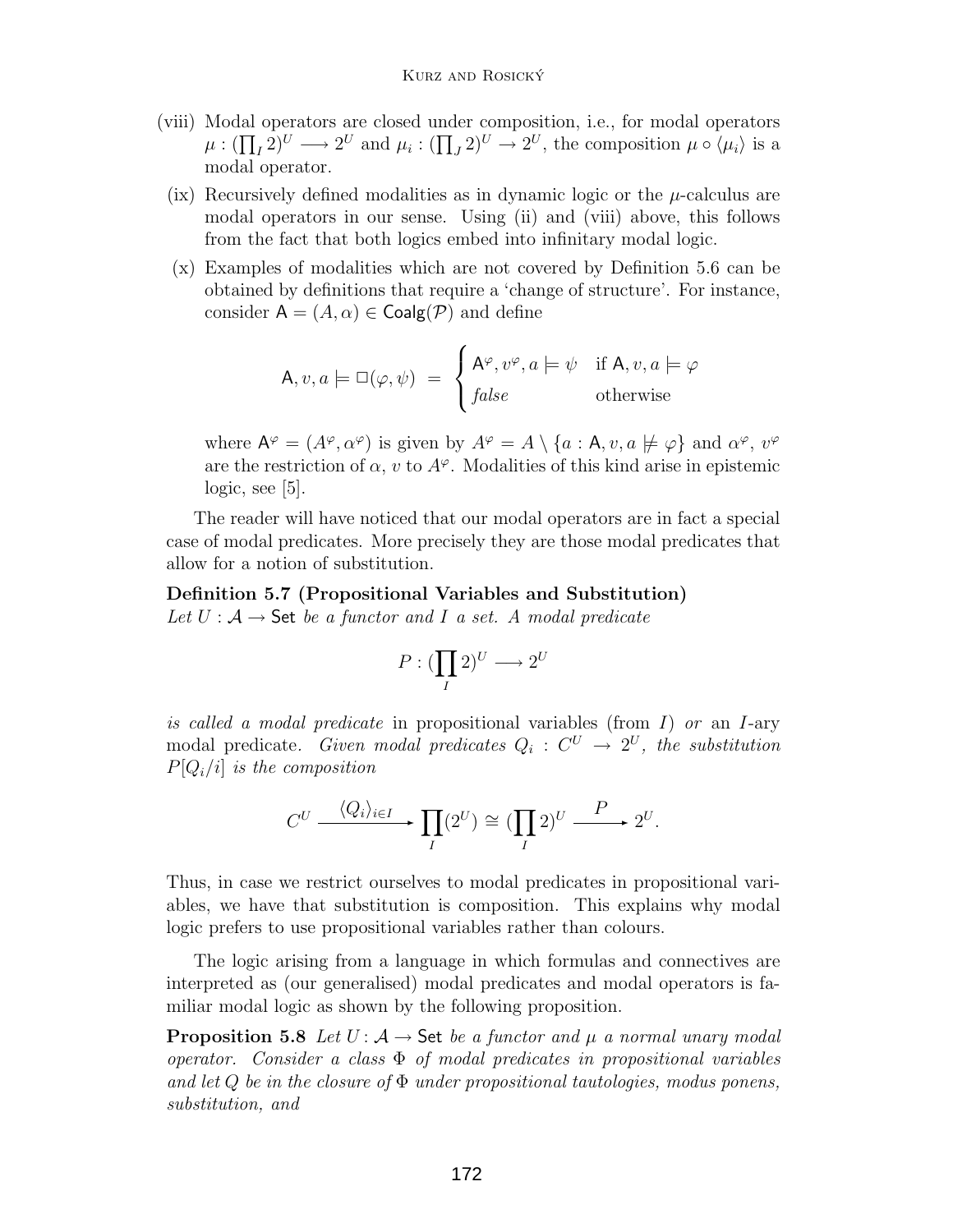$(dist) \quad \Box_{\mu}(P \to P') \to \Box_{\mu}P \to \Box_{\mu}P'$ (nec) from P derive  $\Box_{\mu}P$ 

Then  $A \models \Phi \Rightarrow A \models Q$ .

**Proof** Straightforward. For (dist) and (nec) use that  $\mu$  is normal.  $\Box$ 

**Remark 5.9** The basic logic of modal predicates in propositional variables consists of (possibly infinitary) propositional tautologies, modus ponens, and substitution. Additional axioms and rules as (dist) and (nec) above depend on special properties of the modal operators.

Finally, we make precise the relationship between modal predicates and the coequations of Section [3.](#page-9-0)

**Proposition 5.10** Let  $U : A \rightarrow$  Set be a functor. Coequations in implicit operations (Definition [3.1\)](#page-10-1) and modal predicates in propositional variables (Definition [5.7\)](#page-18-0) have the same expressive power.

**Proof** Each modal predicate P is logically equivalent to the coequation  $P = true$ , <sup>[10](#page-19-3)</sup> which is to say that  $A \models P$  (Definition [5.2\)](#page-15-2) iff  $A \models P = true$ <br>(Definition 3.1) for all  $A \in \mathcal{A}$ . Conversely, for a coequation  $P = Q$  with (Definition [3.1\)](#page-10-1) for all  $A \in \mathcal{A}$ . Conversely, for a coequation  $P = Q$  with  $P, Q: C^U \to D^U$ , we find a set  $I$  and a surjective function  $e: \prod_I 2 \to C$  and a modal predicate  $P \circ e \leftrightarrow Q \circ e : (\prod_I 2)^U \to 2^U$  such that  $A \models P = Q \Leftrightarrow$ <br> $A \models P \circ e \leftrightarrow Q \circ e$  for all  $A \subseteq A$  $A \models P \circ e \leftrightarrow Q \circ e$  for all  $A \in \mathcal{A}$ .

## **Acknowledgements**

The first author wants to thank Alexandru Baltag for discussions on 'modalities' while the second author profited from discussions with H.P. Gumm. Diagrams were produced with Paul Taylor's macro package.

## <span id="page-19-0"></span>**References**

- [1] P. Aczel and N. Mendler. A final coalgebra theorem. In D. H. Pitt et al, editor, *Category Theory and Computer Science*, volume 389 of *LNCS*, pages 357–365. Springer, 1989.
- <span id="page-19-2"></span>[2] J. Ad´amek and H. Porst. From varieties of algebras to covarieties of coalgebras. In A. Corradini, M. Lenisa, and U. Montanari, editors, *Coalgebraic Methods in Computer Science (CMCS'01)*, volume 44.1 of *ENTCS*. Elsevier, 2001.
- <span id="page-19-1"></span>[3] J. Ad´amek and J. Rosick´y. *Locally Presentable and Accessible Categories*, volume 189 of *London Mathematical Society Lecture Notes Series*. Cambridge University Press, 1994.

<span id="page-19-3"></span><sup>&</sup>lt;sup>10</sup> *true* is the obvious natural transformation. It was denoted by  $true^U$  in (i) above.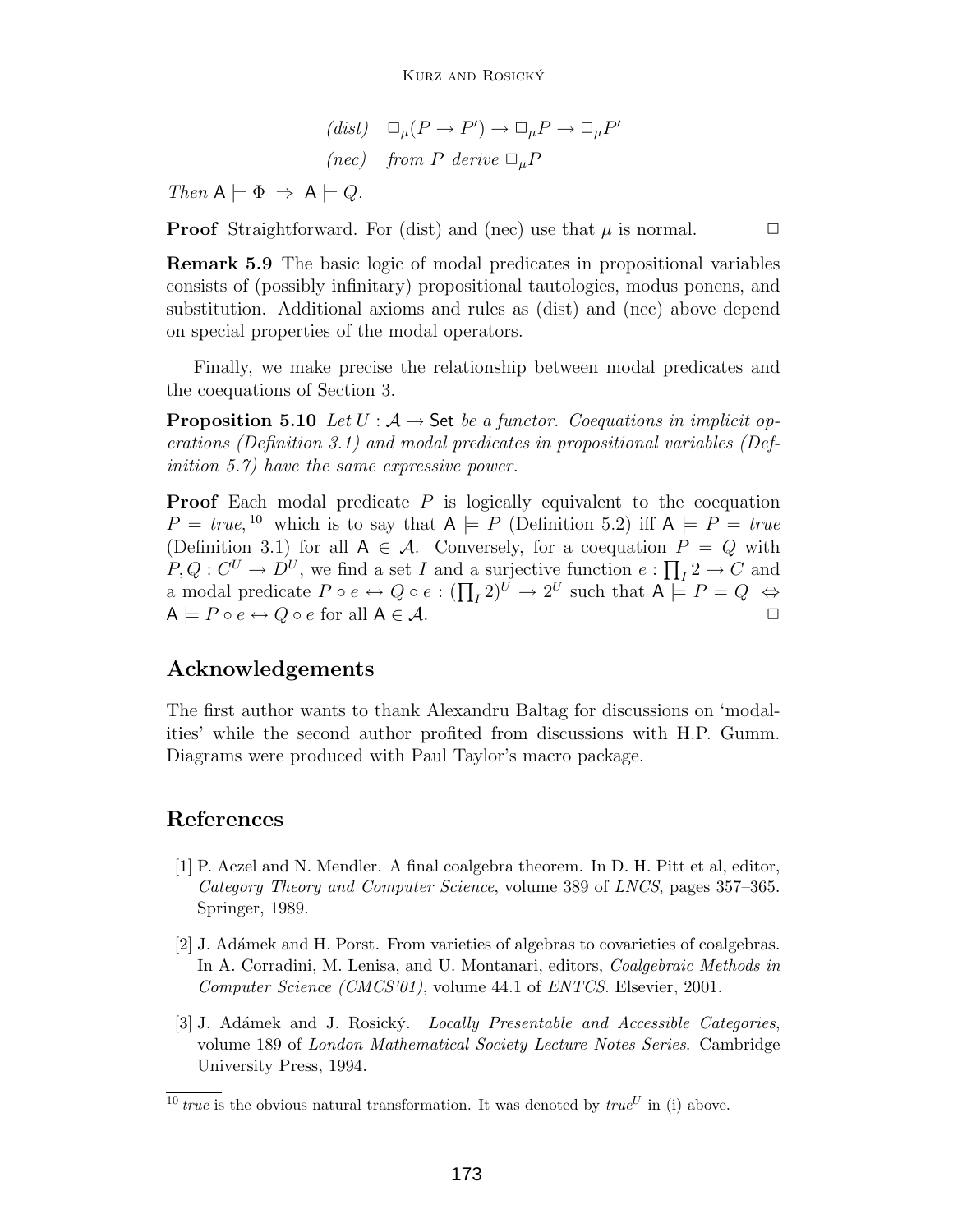- <span id="page-20-14"></span><span id="page-20-4"></span>[4] J. Ad´amek and V. Trnkov´a. *Automata and Algebras in Categories*. Kluwer Academic Publishers, 1990.
- [5] A. Baltag, L. Moss, and S. Solecki. The logic of public announcements, common knowledge, and private suspicions. Technical Report SEN-R9922, CWI, Amsterdam, November 1999.
- <span id="page-20-11"></span>[6] P. Blackburn, M. de Rijke, and Y. Venema. *Modal Logic*. Cambridge University Press, 2001. See also <http://www.mlbook.org>.
- <span id="page-20-5"></span><span id="page-20-2"></span>[7] Robert Davis. Quasi-cotripleable categories. *Proceedings of the American Mathematical Society*, 35:43–38, 1972.
- <span id="page-20-9"></span>[8] H. Peter Gumm. Equational and implicational classes of colgebras. *Theoretical Computer Science*, 260, 2001.
- [9] H. Peter Gumm. Functors for coalgebras. *Algebra Universalis*, 45:135–147, 2001.
- <span id="page-20-7"></span>[10] Jesse Hughes. *A Study of Categories of Algebras and Coalgebras*. PhD thesis, Carnegie Mellon University, Pittsburgh, 2001. Available at <http://www.cs.kun.nl/~jesseh/>.
- <span id="page-20-12"></span><span id="page-20-6"></span>[11] B. Jacobs and J. Rutten. A tutorial on (co)algebras and (co)induction. *EATCS Bulletin*, 62, 1997.
- [12] Alexander Kurz. *Logics for Coalgebras and Applications to Computer Science*. PhD thesis, Ludwig-Maximilians-Universität München, 2000. <http://www.informatik.uni-muenchen.de/~kurz>.
- <span id="page-20-8"></span><span id="page-20-0"></span>[13] Alexander Kurz. *Coalgebras and Modal Logic.* 2001. Course Notes for ESSLLI 2001. <http://www.cwi.nl/~kurz>.
- [14] F.E.J. Linton. Some aspects of equational categories. In S. Eilenberg, D.K. Harrison, S. Mac Lane, and H. Röhrl, editors, *Proceedings of the Conference on Categorical Algebra, La Jolla, 1965*, pages 84–91. Springer, 1966.
- <span id="page-20-1"></span>[15] F.E.J. Linton. An outline of functorial semantics. In B. Eckmann, editor, *Seminar on triples and categorical homology theory*, volume 80 of *Lecture Notes in Mathematics*, pages 7–52. Springer, 1969.
- <span id="page-20-10"></span><span id="page-20-3"></span>[16] Saunders Mac Lane. *Category Theory for the Working Mathematician*. Springer, 1971.
- <span id="page-20-13"></span>[17] Ernest G. Manes. *Algebraic Theories*. Springer, 1976.
- 

[18] Dirk Pattinson.

Semantical principles in the modal logic of coalgebras. In *Proceedings 18th International Symposium on Theoretical Aspects of Computer Science (STACS 2001)*, volume 2010 of *LNCS*, Berlin, 2001. Springer. Also available as technical report at <http://www.informatik.uni-muenchen.de/~pattinso/>.